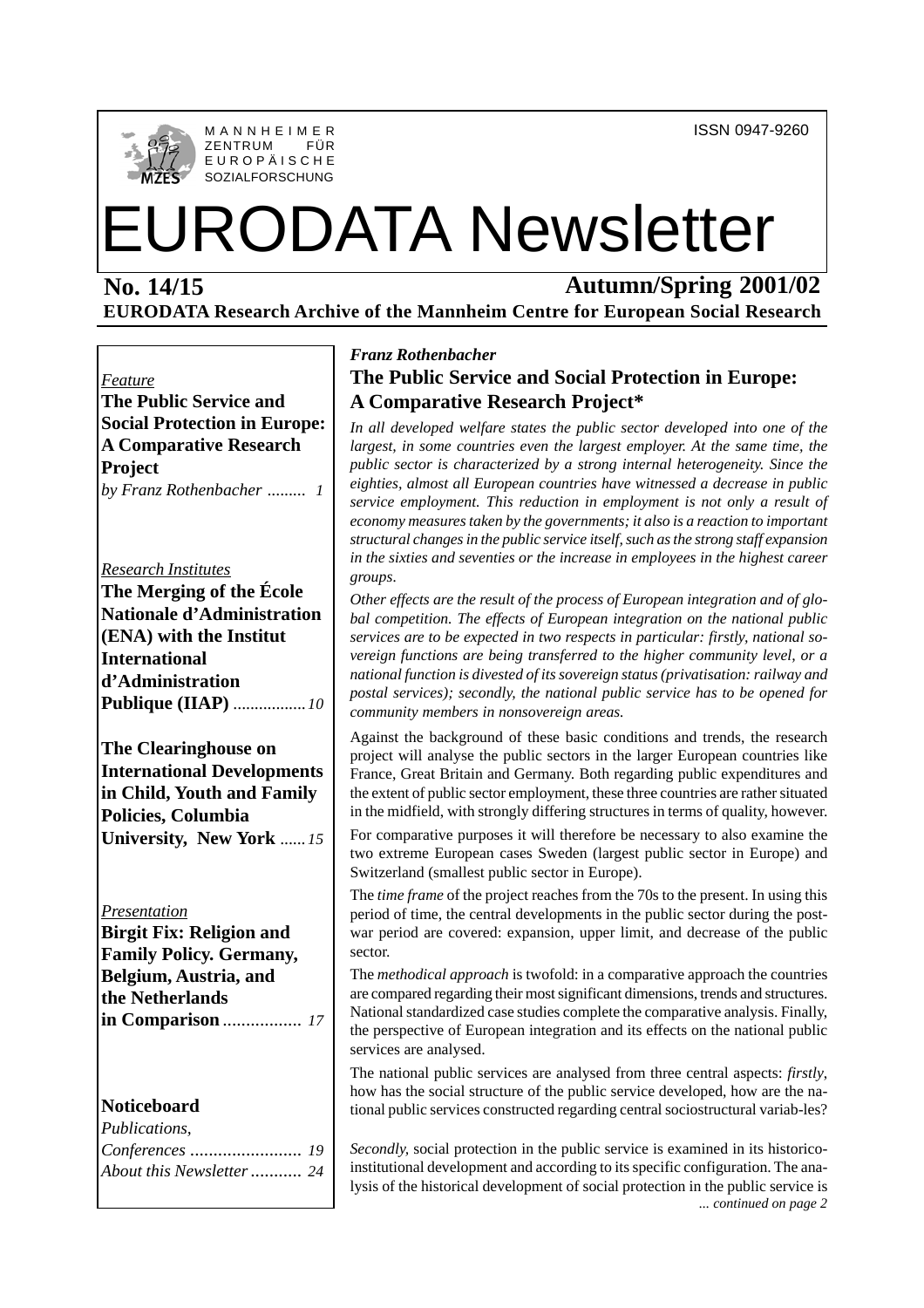crucial for the entire welfare state development, since social protection in the public sector has served as a model for other occupational groups.

*Thirdly,* the social position of those employed in the public service is analyzed. The life chances of the members of the public sector are analysed primarily under the aspect of income situation, but other dimensions of the social position (e.g. conditions of work) are to be examined as well.

## **Aim and Methods of the Analysis, Questions and Hypotheses**

The project analyses the connection between three subsectors of the public sector: growth of public employment and its internal structuring; social protection in the public sector, in particular old-age provision; and the social position of public sector employees.

The category *social structure* comprises the following points: *the secular growth of public employment since the 19th century* and its acceleration caused in particular by the extension of the welfare states since 1945. The *structural change of the public sector* due to an increase in importance of the social services and employment in the educational sector. On the other hand, the traditional occupational areas in the public sector (like ministerial administration, the military) experienced a relative loss of importance. The increase in welfare-state-related occupations in the public sector was accompanied by a 'feminization' of public services. Social services and the educational sector became a predominently female field of activity. Running parallel with the feminization of public services there was an increase in part-time employment in the public sector, affecting predominantly women (*Rothenbacher* 1997a, 1997b, 1999). This development was most pronounced in the Scandinavian welfare states (compare *Kolberg* 1991).

The growth of the public services and their structural changes according to area of function, sex and employeremployee relationship were influenced by the educational expansion. The expansion of tertiary educational participation created a workforce

academic degrees and the strong recruiting of college graduates for the public sector did not only lead to a strong increase in public employment; it also shifted the internal qualification structure of the public sector 'upward': the proportion of staff with higher educational degrees rose, and this had an impact on the individual career groups. While a relative shrinking of the lower career groups (there are career systems with usually four types of careers in several European countries, among them France and Germany) could be observed, there was a relative increase in the two highest career groups. Thus the quantitative development of the career system reflects in principle the relative increase in higher and the decrease in lower educational degrees. In France, the lowest career group D was merged with the third career group C due to low employment figures. The proportion of titularised civil servants of the highest category A rose from 18.0 per cent in 1969 to 30.0 per cent in 1988. The growth of the highest category continued in the 90s at the expense of the lower categories (*Quarré/INSEE* 1992: 54; *Ministère de la Fonction Publique, de la Réforme de l'État et de la Décentralisation* 1998: 150). In Germany, the proportion of civil servants (Beamte) and judges in the higher service doubled between 1960 and 1994 (from 11.0 per cent to 20.0 per cent), the share of the middle and lower services fell in the same period from 57.0 per cent to 43.0 per cent. The same tendencies can be observed with respect to the employees in the public service, but the structure of qualifications is clearly lower than that of the civil servants: the proportion of employees in the higher service doubled from 5.0 per cent in 1960 to 11.0 per cent in 1994. For both civil servants and public employees it is true that the two highest career groups grow at the expense of the two lowest. potential which formed a basis for recruitment for the public sector (compare *Blossfeld/Becker* 1988; *Becker* 1993). The increase in

In the case of civil servants, meanwhile more than half of them (in 1994: 57.0 per cent) are in the higher and upper service; in the case of public

employees, this proportion amounts to one third. In Great Britain, the responsibility for payments and advancement was transferred to the departments and agencies on April 1, 1996. Therefore an order of ranks and payment valid for the entire civil service does not exist any more. This makes comparisons more difficult. But by using comparable groups of ranks it becomes evident that in the 90s with an altogether strong staff reduction the two highest groups of ranks increased in absolute terms (and even more in relative terms). Altogether, the same tendency of shifting the emphasis towards higher income and rank classes can be observed here, too (*Government Statistical Service* 1998: 11). Thus, the hierarchy of positions in the public sector develops more and more from a 'job pyramid' into an bulb-shaped form with higher proportions of medium— and higher-level jobs<sup>1</sup>.

This development would have been welcomed if it had not been coupled with a substantial *increase in staff expenditure*: career groups are not only linked to educational degrees, they are also linked to income brackets. The relative increase in the share of higher careers leads to a rise in public staff expenditures— if the differences in income between career groups remain the same, a levelling does not occur. The *rise in public expenditure,* with staff expenditure––varying from country to country––making up about half of it, was increasingly considered to be a problem since the late 70s. There were mainly two sources feeding the increase in staff expenditure in the public sector: the strong recruiting of staff in the 60s and the 70s, and the internal 'upgrading' in the public sector. Finally, it also was the growing pension load that became noticeable in the course of the years, with its impacts being felt with a time lag of several decades.

In the 80s, public staff expenditures had reached their peak in most European countries. Measured by GDP, the compensation costs for central and local government employees in Germany amounted to 11.0 per cent in 1975; they were reduced to 8.4 per cent in 1998. In the United Kingdom, the peak value was also reached in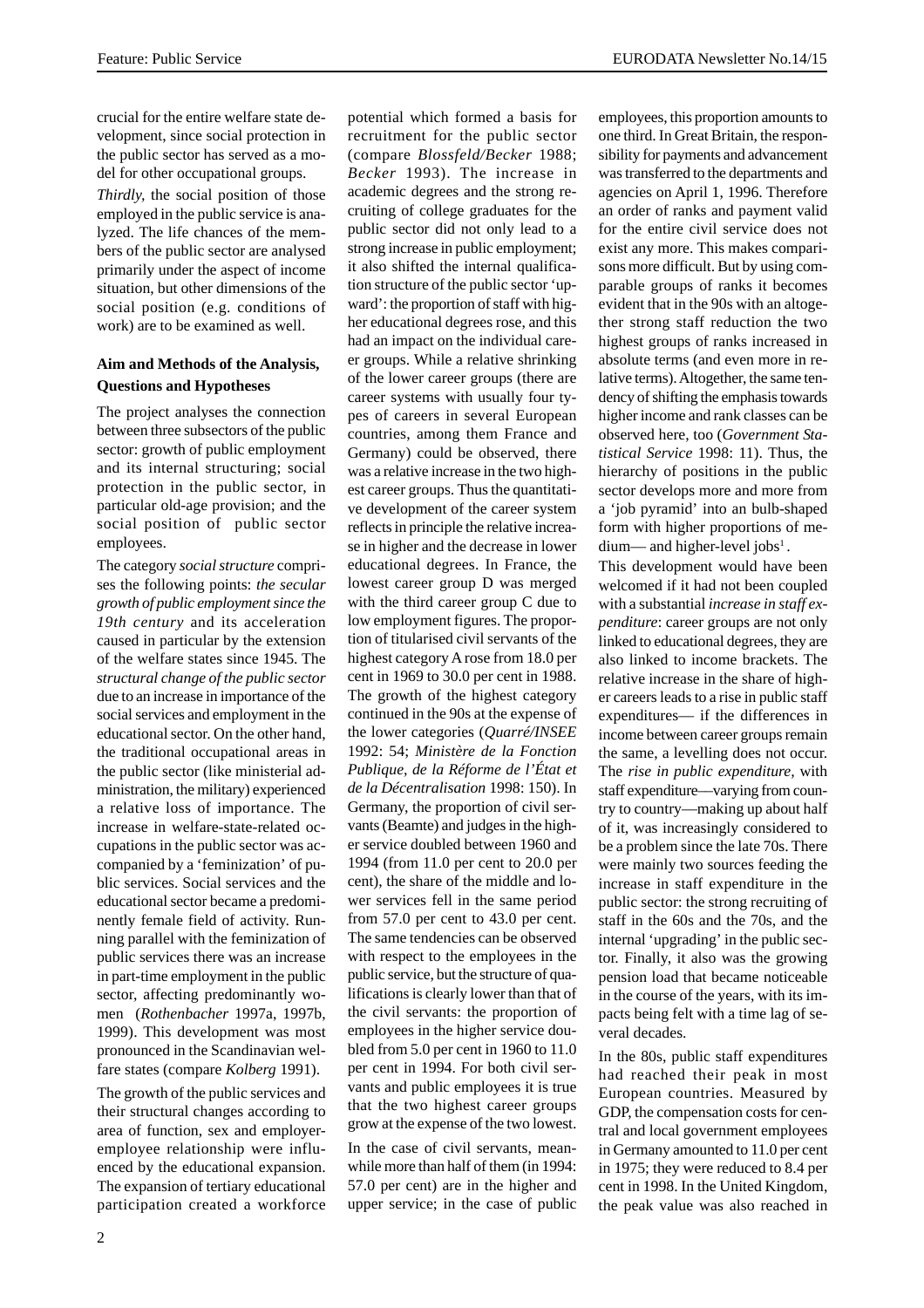1975 with 15.0 per cent and was almost halved by 1998 (7.6 per cent). In Swe-den, 20.0 per cent of GDP were earmarked for civil servants in 1980. Faced with the economic crisis, this value was reduced to 17.0 per cent in 1998. Switzerland and France, on the other hand, experienced a different development: in both countries the ratio steadily rose until the 90s. Switzerland registers a 'late' expansion of public services from a low level of public employment. In France, no substantial measures aimed at staff reduction were taken: the proportion continued to rise as it had since the 70s, but it was frozen at a value of 13.7 per cent of GDP in the 90s (*OECD*, Public Sector Pay and Employment Data Base).

In the 80s, *first doubts* were expressed *regarding the financing of staff expenditure and the costs of pensions* in the next few decades and in the first half of the 21st century in particular. Since fundamental changes in existing institutions could not be realized, as they partly concerned guaranteed legal claims, attempts were made to reduce the recruiting of staff. The main goal was the reduction of employees: this was to be achieved by reducing the hiring of new employees.

The effects of staff reduction measures are demonstrated by the staff expenditures ratio. In Germany, it remained at the same level both for the federal government (at approximately 15.0 per cent) and the states (at approximately 41.0 per cent); it was only in the 90's that it was reduced to 12.0 per cent for the federal government and to 37.0 per cent for the states (*König* 1999: 17). In France, staff expenses in the *Fonction publique de l'État* hovered around 36.0 per cent of the state budget in the 90s *(Ministère de la Fonction Publique (…)* 1998: 118). A general modernization of the public sector (slogans: efficiency, effec-tiveness, performance) was to in-crease productivity. At the same time parttime work was promoted, also as a family-policy measure, reinforcing the trend towards feminization even more. Since the 80s, public sector employment as a total has been declining in many European countries, both absolutely and relatively.

These measures aimed at *staff reduction and an increase in productivity were accompanied by measures directed at the restructuring of the public sector* with the target to lessen the burden on the national budget: privatisation of state enterprises was the motto. State enterprises were to be transformed into private carriers in order to (seemingly) reduce public expenditure. In fact, it was usually intended to organize state enterprises according to the criteria of the private industry, to expose them to a certain amount of competition (by partially eliminating their monopoly, as e.g. the post office; in the case of the federal railways this was only possible to some degree) to increase productivity, which always involves a reduction in employment in the end. The post office, the telecommunications and the railways were privatized in Great Britain, France and Germany. Great Britain went furthest in privatizing its many state enterprises, in Germany only selected state enterprises were privatized, and France displayed moderation.

Which effects had these developments on the *social protection of public sector employees*? (In this case social protection is to be limited to the employees' own old-age protection and the protection of their dependants). It must be noted that the rights civil servants acquire with their employment cannot be altered easily, i.e. the employees have legal claims. Regarding social protection in general and oldage provision in particular, during the last decades the view dominated that the 'state' as a 'good employer' (*Winchester* 1987) had to function as a model for the private industry, and that thus the social protection of public employees should be particularly advantageous. This applies to the conditions of work, but especially to oldage benefits<sup>2</sup>. In contrast to the private sector, the civil servants' final salary is the basis for the calculation of pension benefits, which usually leads to old-age pensions that are higher than in the private sector. In addition, the minimum duration of service is often shorter and the minimum retirement age limit lower than in the private sector. All this leads to the fact

that the old-age pensions of civil servants are higher on the average than in the private sector.

The strong expansion of public employment therefore leads to a strong and *rising burden on the national budget due to pension payments*<sup>3</sup> . In France, for example, the proportion of the costs of pensions in the *Fonction public de l'État* rose from 7.7 per cent of the state budget in 1991 to 8.4 per cent in 1997 (*Ministère de la Fonction Publique (…)* 1998: 118). In Germany, according to the model calculations of the pension report ('Versorgungsbericht') of the Federal Government, the pension expenses ('Versorgungsausgaben') are to rise from 1.2 per cent of GDP (pension ratio, 'Versorgungsquote') in the year 2000 to 1.64 per cent in the year 2020, and will be down to 1.24 per cent by the year 2040 (*Deutscher Bundestag* 1996: 36). A very strong rise is expected regarding the supplementary pensions ('Zusatzversorgung') in the public service: the pension ratio amounted to 0.31 per cent of the GDP in 1996, will rise to 0.45 per cent until 2020, and will decrease steadily to 0.32 per cent until 2040 (*Deutscher Bundestag* 1996: 35). Due to the particularly strong finan-cial burden of the supplementary pensions ('Zusatzversorgung', VBL), as early as in 1999 the contributions were increased, and the employees had to pay a contribution of 1.25 per cent of the pensionable salary. While salary payments in the public sector can be lowered by reducing the staff, a direct reduction in pension benefits is not as easily possible. In the first two decades of the 21st century the strongest rise in pension expenditure is to be expected due to the strong cohorts which were recruited in the 60s and the 70s and will then have reached pensionable age. But to this large amount of employees and future pensioners further structural factors will have to be added which will increase expenditures for pensions: a steadily rising life expectancy, and the feminization of the public sector: on the one hand, the life expectancy of women is several years higher than that of men, that is, they receive pension benefits for a longer period of time; on the other hand, women increasingly have a right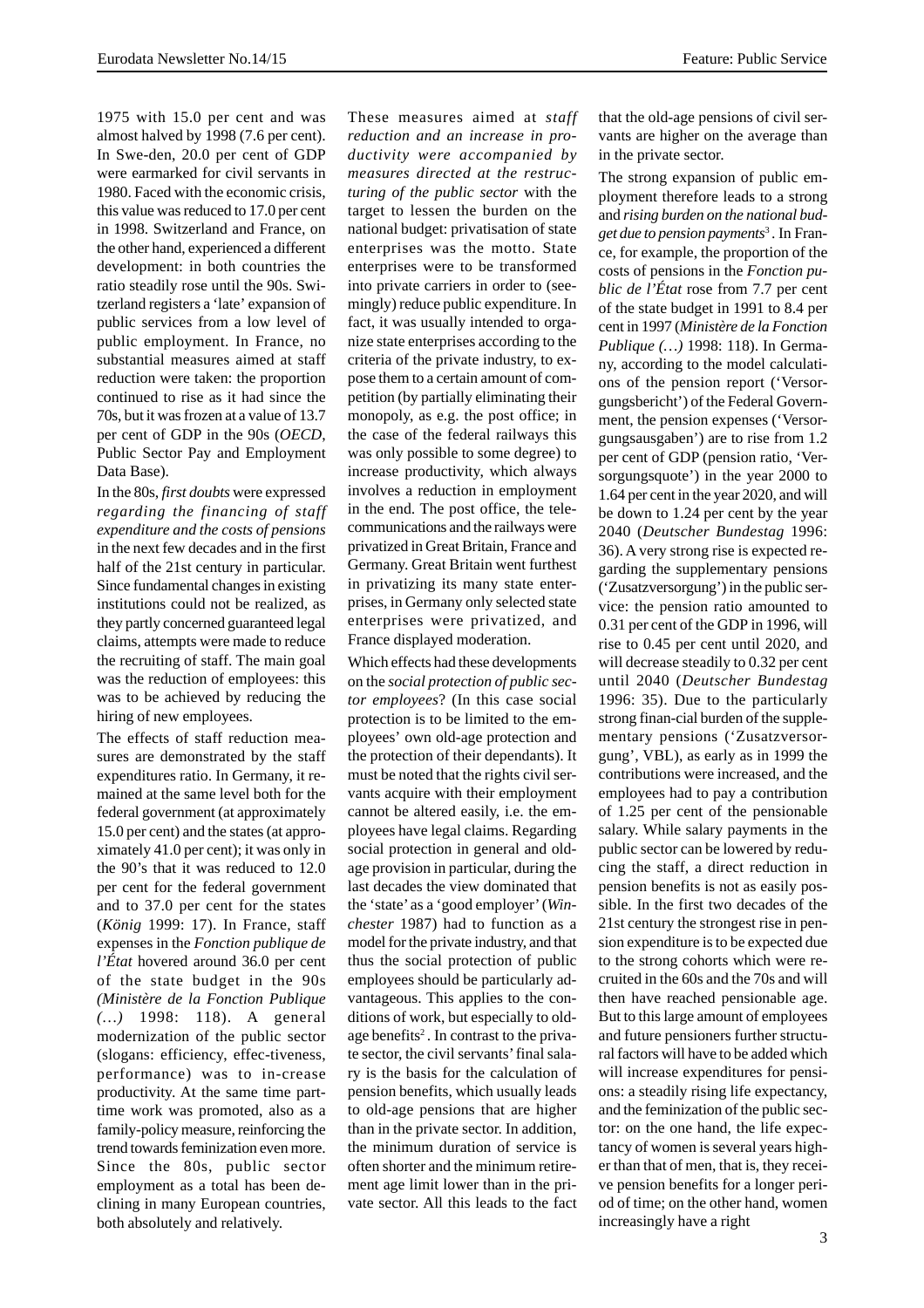to receive pension benefits resulting from their own gainful employment which are substantially higher than those they would receive as widows of civil servants. Thus pension increases will be fed primarily from three sources: the employment expansion in the 70s, the rising life expectancy, and the feminization of the public sector (compare e.g. *Deutscher Bundestag* 1998).

What are the strategies or options to prevent a collapse of state finances? Different measures have been taken so far or are planned for the next two decades. Since a clear cut in privileges of the public sector in relation to the private sector cannot be realized on a legal basis without difficulties in most countries, fundamental reforms are avoided, and various incremental changes are made. One of these measures is the introduction of or increase in contributions paid by the employees for their old-age pension. However, often this concerns only those new employees who joined the public sector after a certain date; in the case of senior employees this is not possible, in most cases due to legal provisions. The introduction of contributions for employees who do not have the status of civil servants (such as the contributions to supplementary pensions in Germany) or an increase in contributions for public employees who are not part of the civil service (in Great Britain: teachers, National Health Service) is easier to realize. Another measure is a decrease in early retirement or the raising of the retirement age. Furthermore, the reckonable periods of inactiveness ('Ausfallzeiten') (due to vocational education) are reduced. Usually attempts are made to maintain the existing pension regime in principle: only rarely are pay-as-you-go systems transformed into pension funds or supplemented by additional newly created pension funds. Finally, another possibility of reducing pension expenditure is to modify the height of the active salaries in the public service. According to the 'theory that the pension of the civil servant is a continued payment of the salary', in many countries adjustments of pensions are coupled with adjustments of the salaries of the

active civil servants. Increases in the salaries of the active civil servants are thus passed on in full to the pensioners. Moderate or below-average increases in salaries can likewise reduce the pension load.

What are the effects of these developments on the *social position* of public sector employees? Here the social position of the members of the public sector is regarded as a dependent variable which is, hypothetically, determined by the two independent variables of 'development of the social structure' and 'institutions of old-age provision'. Here, 'social position' is understood as a multi-dimensional construct which includes several dimensions of the living conditions (income, health, working conditions, etc.) and co-determines life chances and the quality of life. Regarding the public sector employees it is particularly important to differentiate between social positions according to life cycles. In many countries the development of salaries in the public sector is arranged in such a way that the salaries rise with the length of service and the pension is based on the final salary. This construction is intended to establish a lifelong tie between the employees and their employers. Thus the salaries are relatively low in the beginning of a career in the public sector compared to the private sector, whereas the salaries are high when the work performance begins to sink (and, frequently, the salaries sink as well) in the private sector. Compared to the private sector the members of the public sector are rewarded for long-time employment with one and the same employer with high old-age pensions, usually higher than in the private sector. We can thus schematically speak of a *division into two parts of the living situation in the public sector: the preretirement and the post-retirement living situation*.

Therefore the impacts of the development of the social structure and of the institutional adaptions on the living situation must be discussed separately. The structural changes in the public sector towards a world of womendominated part-time jobs, the decrease in the share of full-time employees (concerning men in particular) and the comparatively lower salaries in leading positions along with a general reduction in personnel produce most diverse effects. At the level of conditions of work a new increase in the work load can be expected due to a (new) increase in working hours, measures aimed at efficiency increases, the introduction of performance criteria, in short, general rationalization measures. At the level of salaries it is to be expected that no substantial increases in real wages can be achieved, but that the relation to the average salaries in the private sector must be maintained in order to keep the public sector attractive. The comparably good income position in the middle service compared to the private sector might be maintained, but the relatively smaller salaries of the 'senior civil servants' will hardly be changed. The increase in or introduction of contributions for old age provision leads ceteris paribus to a decrease in the real income of public employees. The result of the increase in part-time jobs and the reduction in standard employment is the fact that the trend is reinforced to use employment strategically in the public sector as a second pillar of a household.

The effects on the *social position after retirement might be, however, far more drastic than for the active period.* The effects of these developments on today's pensioners and those of the last 20 years are negligeable. However, there are signs that the present generation of pensioners, too, must accept reductions in the form of smaller increases in pensions. Far more serious effects are to be expected for future pensioner generations: for one thing, the height of future pensions depends on the attainable pensionable income. Incomes to be attained in the public sector are under no circumstances expected to rise proportionally in the future; instead, they will be kept rather stable or, in the worst case, even sink in relative terms. Thus substantial changes in future old-age incomes are not to be expected from this side alone. But the pensionable incomes might sink relatively as the financial burden will grow due to contribution payments the employees have to make, primarily those newly employed.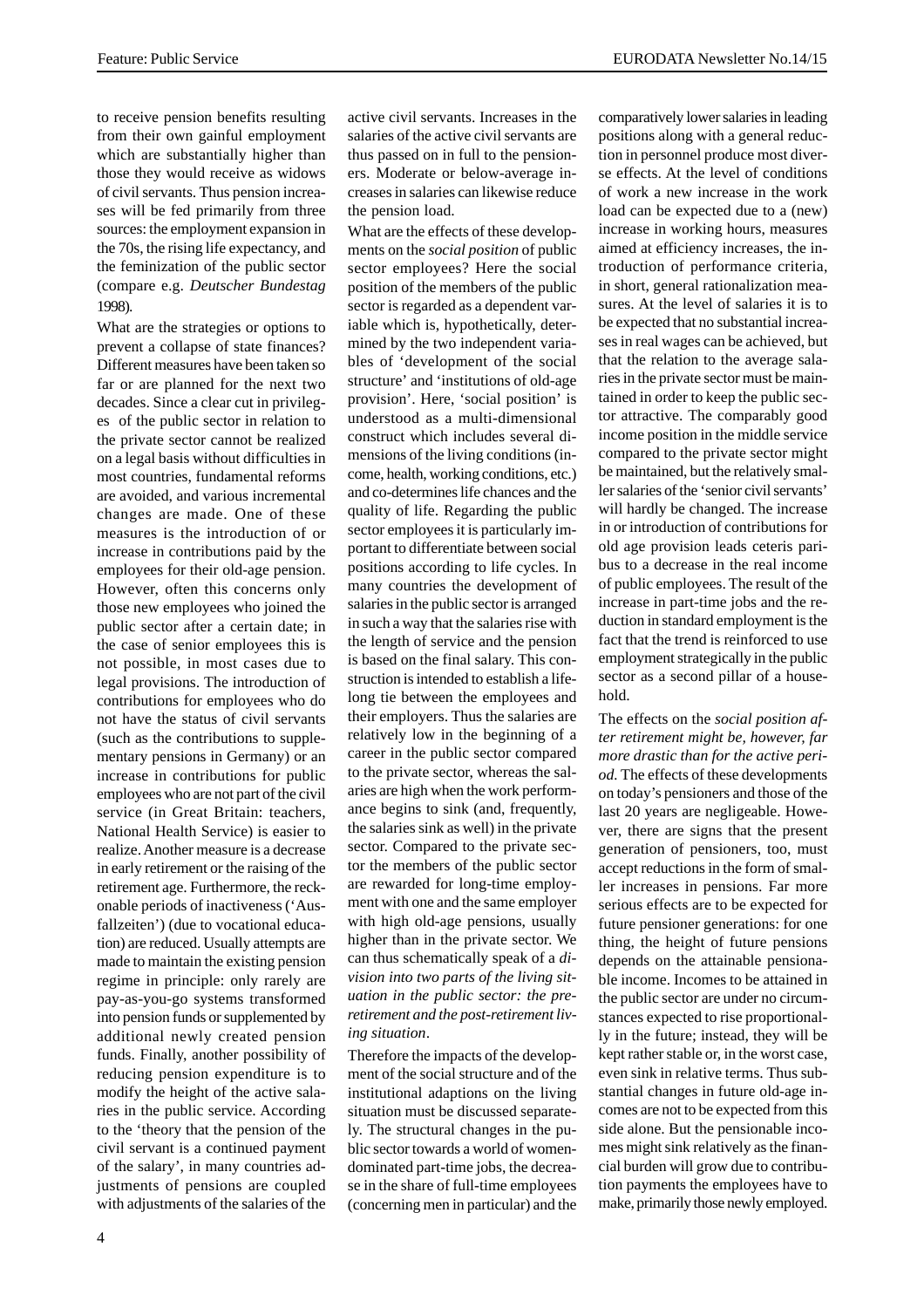There are effects to be expected, however, that result from changes in age limits: raising the minimum age limit for pension entitlement, as it has been done or intended in almost all European countries (compare *Auer/Demmke/Polet* 1997: 121ff.)*,* equals a reduction in future old-age incomes, considering the present retirement behaviour. Today, only a fraction of the employees work until they have reached the legal retirement age in the public sector of (generally) 65 years. Another widespread measure is the raising of the minimum period of service and the period of service necessary for achieving the maximum pension benefits. The latter measure was introduced in Germany in 1992 for civil servants: the maximum pension benefits are now paid after 40 years of service instead of 35 years. In France, a gradual increase in the reckonable service ('Beitragsdauer') of the *fonctionnaires* from 37.5 to 40 years is being realized between 1994 and 2003 (*Auer/Demmke/Polet* 1997: 122). A further reduction in old-age pension benefits for future pensioners is the lowering of the reckonable periods of service ('ruhegehaltsfähige Dienstzeiten') and reckonable periods of inactiveness ('anrechnungsfähige Ausfallzeiten'), as it was done in Germany (e.g., due to time spent for university training or in the military services); this, in fact, reduces old-age pension benefits by the equivalent number of pensionable years. Furthermore, modifications in the pension formula could possibly have an impact on old-age incomes: while most calculation systems are linearized, the German nonlinear scale was linearized as late as the 1990s. Before, civil servants with a shorter period of service achieved an disproportionately high pension. All these possible effects taken together it can be assumed that the social position of future civil service pensioners will be certainly more unfavourable than that of today's civil service pensioners.

#### **A Hypothetical Explanatory Model**

*Figure 1* below illustrates the assumed relationships between the three components social structure, social

protection, and social position. One can assume that both the social structure and the institutions of social protection determine the social position of public employees. Thus there would be a dependent range of variables and two independent ranges of variables. These ranges of variables are regarded as a collective of several individual variables. The two independent ranges of variables are regarded as not completely independent from each other; instead, they are interdependent. The two independent and the dependent range of variables together form the endogenous explanatory model. Outside of this area exogenous ranges of variables are assumed, which affect in particular the two independent variables.

The *first independent range of variables* is defined as '*change of the social structure*'*.* It is assumed that it is influenced exogenously by factors which change the social structure: such conceivable factors are the expansion of education, the increase in female participation in education, the family policy (*arrow 1*). It is assumed that the first independent range of variables influences the *second independent range of variables*, the *institutions of social security*. The expansion of public occupation increased the pressure on the state budget (staff expenditure, pension costs), i.e. it produced an increase in 'pension loads' (arrow 2). This pressure is increased by exogenous factors, such as demographic ageing, a higher life expectancy, and rising health costs (arrow 3). The change in the social structure influences directly the social position of the employees (arrow 4): public employment as full-time work, for example, results in full pension entitlement, whereas part-time work does not produce this kind of entitlement in most cases. The decrease in the number of full-time jobs and their being split into part-time jobs has the result that a job in the public sector becomes the 'second-best' job in a family, usually that of the wife. *The biggest influence on the social position probably results from direct changes in social protection, in particular in the field of oldage provision* (arrow 5): such measures include employees' contributions to old-age pension benefits, the raising of the pension age, a reduction in the reckonable periods of inactiveness, the linearization of the pension formula, changing the indexation, and many other individual measures.

These individual measures, as negligeable as they might partly seem, can cumulate and become substantial burdens on the incomes of the employees (e.g. as a result of employees having to pay contributions to the old-age pension benefits) or the elderly. Apart from that, the social position of the employees and seniors in the public sector is influenced by further––exogenous––variables, such as private creation of wealth, costs for health care and pension costs, etc., which cannot be taken into consideration here, however.

*Table 1* below lists the dimensions postulated in the ranges of variables of the hypothetical model and formulates indicators for the quantification of these dimensions. The indicators formulated in the table (these have to be adapted to the data that are available) are to be quantified as time series in a disaggregated form (e.g. sex and age) in order to facilitate the finding of possible effects.

#### **The Definition of the Public Service and Public Sector Respectively**

The *definition of the public sector and service respectively* is of central importance for the project. This presents a problem in the national context, but an international comparison becomes even more complicated. There are very different definitions in the national context of what is regarded as the public sector, public service or a civil servant. If we look at it in a functional (or functionalistic) way it becomes clear to some extent what is meant by state functions, but often the functional criterion does not help when it comes to making international comparisons. To be more concrete: the French counterpart of the German 'civil servant' (regulated by law of the public service ('Beamtenrecht')) is the 'fonctionnaire' (regulated by the *Statut de la Fonction Publique*), and in Great Britain it is the 'civil servant'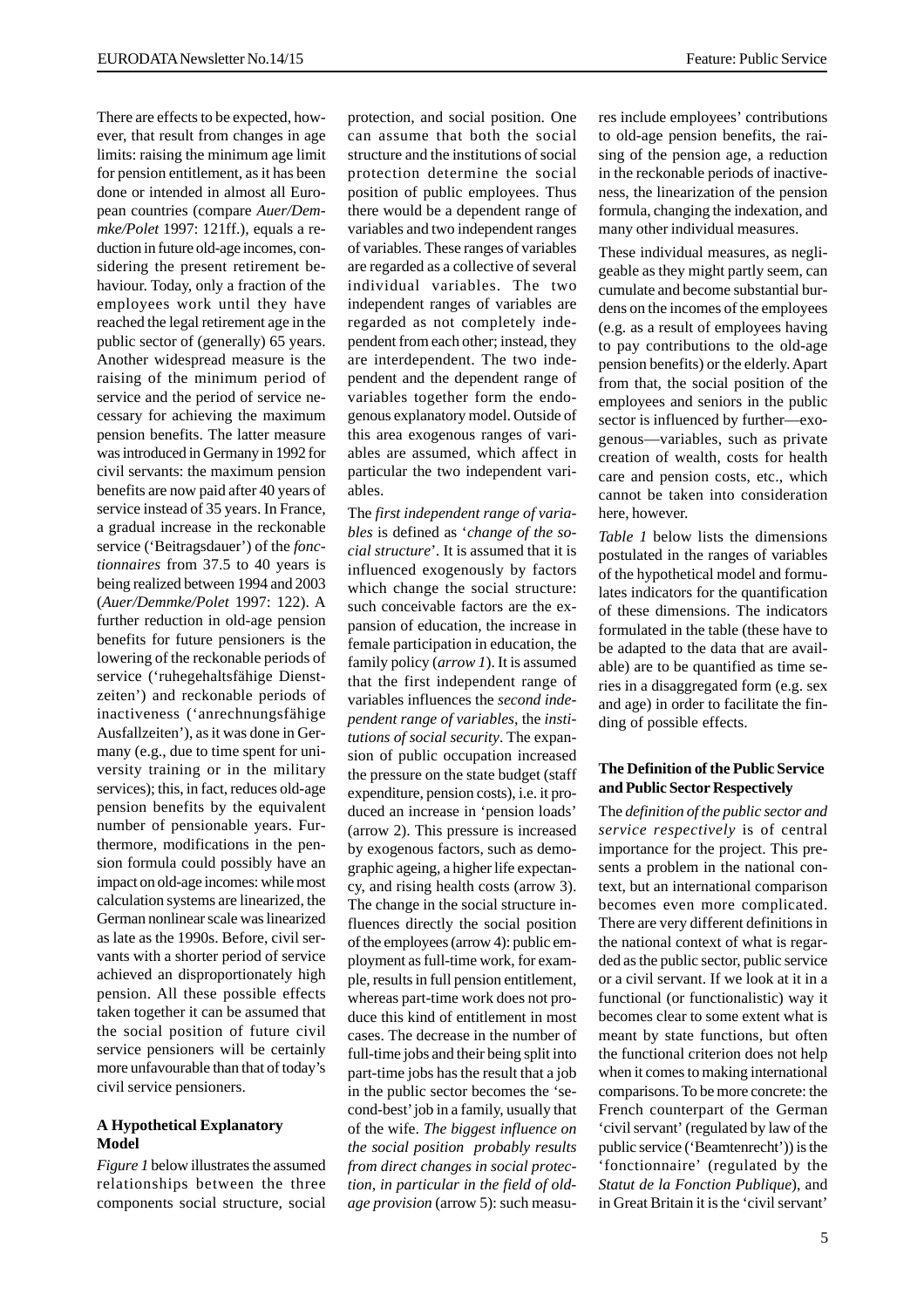

**Figure 1: Hypothetical explanatory model**

(regulated by the Civil Service Code). But the size of these groups varies a great deal from country to country: the German civil servants account for almost half of all public employees, the majority of the French public employees has the status of *fonctionnaires,* and the British civil servants are a small minority. National differences concerning the status of individual occupational groups of the public sector can be illustrated by using, for example, one of the biggest groups of employees, the teachers: whereas in Germany and France teachers (and lecturers) are civil servants or fonctionnaires, they do not belong to the civil service in Great Britain.

The conclusion based on this situation can only be that different concepts have to be used, in particular for facilitating comparisons within the individual areas of the public sector. For an analysis of the development of employment the concept of the public sector can be used, as data for it are often available, and because it is suitable for depicting the internal heterogeneity. As regards social protection the situation is more difficult since, typically, there still are many occupation-specific protection schemes in the public sector, fewer in Germany, but more in France and Great Britain. Here it is impossible to examine all systems; often it is not even necessary as the individual public sector protection schemes frequently follow the example of the civil servants' protection scheme to a certain extent. Nevertheless it is impossible to generalize, and existing differences have to be emphasized. Concerning the social position, the same holds true as for social protection: as the social position, especially that of the senior employees, mainly depends on the regulations for social protection, the social position has to be analysed by professional group of the public sector. Such an analysis is limited right from the beginning, however, as the information basis is not sufficient.

#### **Expected Results Concerning the Current State of Research**

Up to the present, comparative welfare state research has neglected the social protection of the public sector employees to a great extent; it generally deals with general schemes of social protection. Neither research on the national level nor comparative welfare

is usually the *largest employer* in developed welfare states; and *secondly,* social protection of public employees has a strategic meaning for the discussion about social protection as such. From a historical perspective, the social protection of the civil servants was not only the first public social protection scheme; but without it the expansion of social protection (in particular of old-age provision) to cover other social categories as well could not be understood. state research have been interested in social protection of the public employees so far. For two reasons this is a major shortcoming: *firstly,* the state

Results which go beyond the current state of research are to be expected in several respects. *Firstly*, on the national level there are often studies dealing with individual aspects of the public sector, such as the development of employment, state expenditure, the civil servants' old-age provision, or the social position. But these studies are often not very systematic or do not discuss the public sector as a separate subject, but as a minor part of the study. *Secondly*, the *connection* between the three areas social structure, social protection and social po-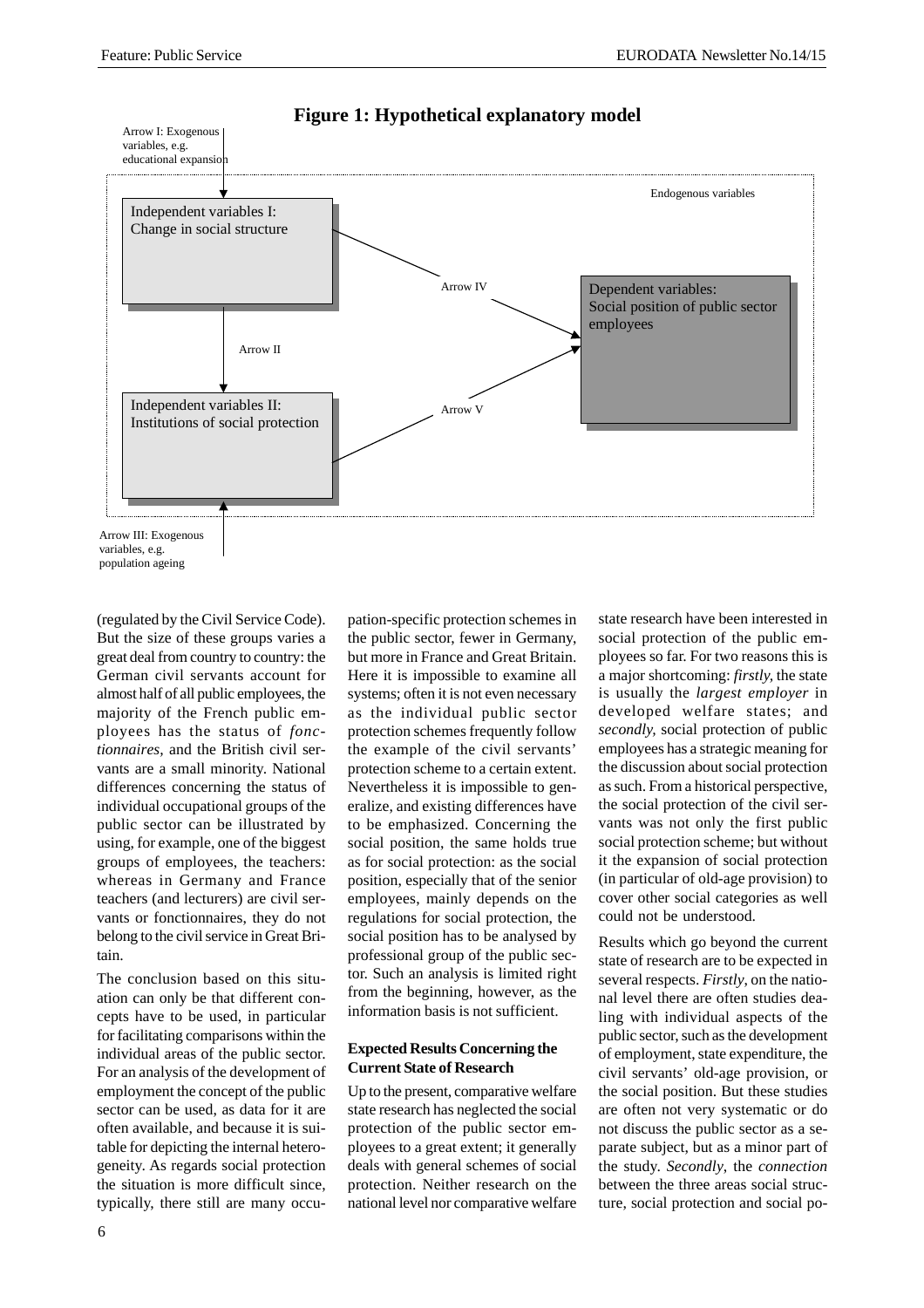| Aspects of the           | <b>Dimensions</b>                                                                                                                                                             | <b>Indicators</b>                                                                                                                                                                                          |
|--------------------------|-------------------------------------------------------------------------------------------------------------------------------------------------------------------------------|------------------------------------------------------------------------------------------------------------------------------------------------------------------------------------------------------------|
| public sector            |                                                                                                                                                                               |                                                                                                                                                                                                            |
| <b>Social structure</b>  | growth; devolution<br>structure of genders, 'feminization'<br>part-time work<br>thinning out of lower career groups<br>('upgrading')<br>functional structure; 'privatization' | global employment rate<br>gender-specific employment rate<br>gender-specific part-time work rate<br>per cent distribution of career groups<br>over time<br>employees by functional areas                   |
| <b>Social protection</b> | old-age pension                                                                                                                                                               | retirement age<br>pensionable salary<br>pensionable period of service<br>pension formula<br>amount of contribution                                                                                         |
|                          | survivor's pension<br>Possible further dimensions of social<br>protection<br>disability<br>health protection                                                                  | height of disability pension and<br>eligibility requirements<br>payments (continued payment of<br>salary)                                                                                                  |
|                          | family benefits<br>accident insurance and protection against<br>occupational diseases<br>annual vacation and weekly working hours                                             | payments in kind (nursing)<br>special family benefits for public<br>employees (exceeding the general<br>benefits)<br>height of pension and eligibility<br>requirements<br>length of time                   |
| <b>Social position</b>   | standard of living: salary and income in the<br>active service<br>living standard: pensions height and old-age<br>income                                                      | gross salary<br>relation to the private sector<br>internal differentiation<br>net pension<br>dispersion of the height of pension<br>benefit                                                                |
|                          | Possible further dimensions of the social<br>position<br>working conditions                                                                                                   | working hours<br>vacation regulations                                                                                                                                                                      |
|                          | state of health<br>family structure<br>living conditions                                                                                                                      | days of sickness; periods of inactiveness<br>life expectancy<br>frequency of work accidents,<br>occupational diseases and disability<br>number of children<br>size of dwelling<br>owner-occupied dwellings |

## **Table 1: Operationalization of the three components social structure, social protection and social position**

sition is not examined on the national level. The areas are treated separately, partly even by different disciplines (jurisprudence: civil service law; sociology, economy and statistics: social structure and social position). The effects of institutional regulations are very rarely evaluated.

*Thirdly,* the *international comparison* is extremely underdeveloped: if comparisons are made, then they are made on the level of the individual ranges of variables: public employment, state expenditure, legal regulations or income situation. A comparative synthesis of these three aspects is avoided. But especially with respect to this question important results are expec-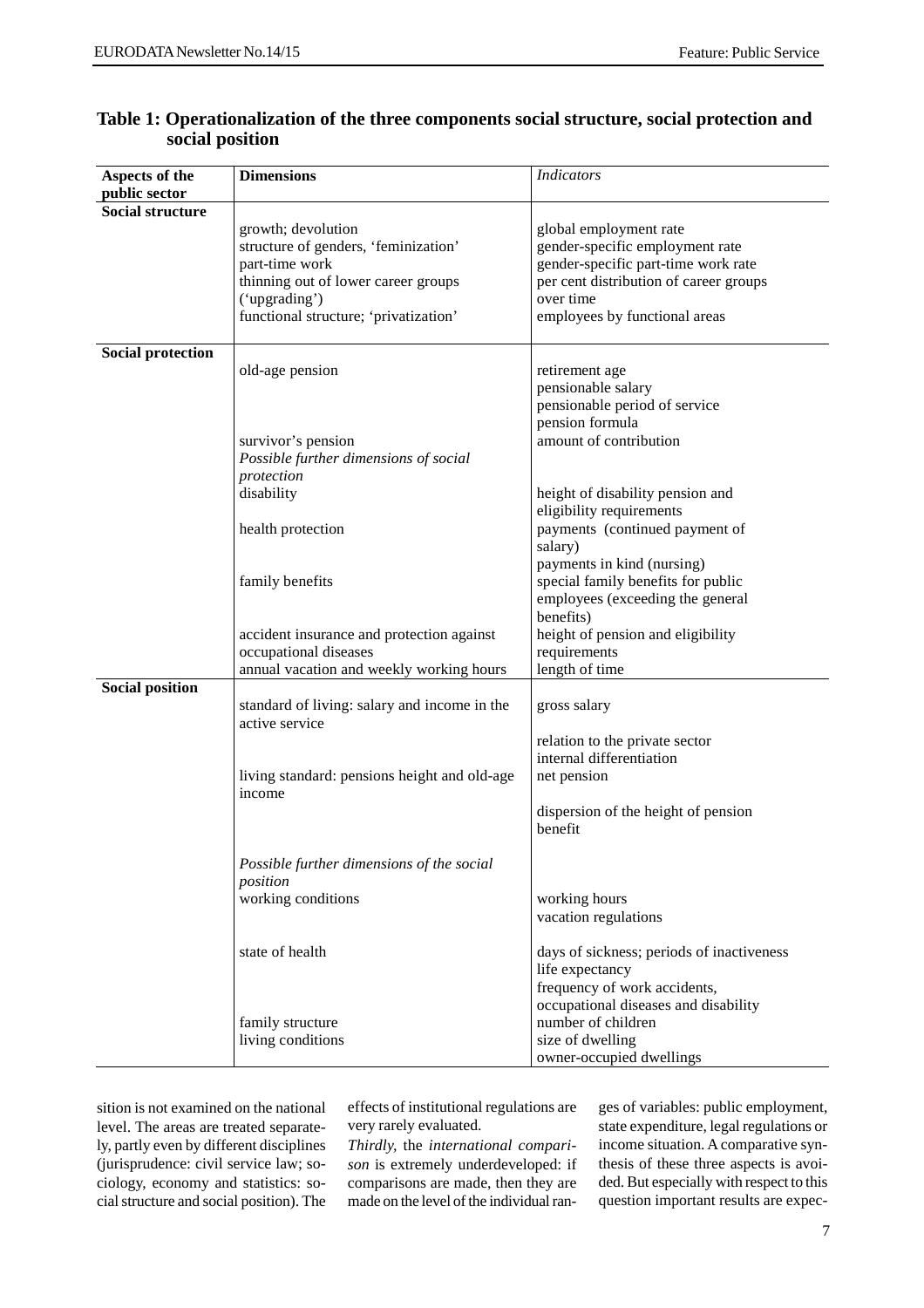ted. A synthesis of these three aspects that would also cover several countries would make crucial structural characteristics and development tendencies understandable.

#### **Planned Activities**

The project has been planned to run *for a period of three years*. It builds on a series of *preparatory work* that has already been accomplished earlier. This preparatory work includes, in particular, a bibliography on the topic of social positioning (social structure, social protection, and social position) of the public employees. On the basis of the bibliography mentioned above and the contributions that have been written thus far, in the *first year of the project* the country studies are planned to be produced. In this first year the studies for France and Germany are to be completed.

In the *second year of the project* the three other country studies for the United Kingdom, Sweden and Switzerland are to be drawn up. On the basis of these five country studies the international comparison will be carried out. The material drawn from primary sources is to be supplemented by existing results and material from international comparative studies.

In the *third year of the project* European integration is to be analysed with regard to the national public services against the background of national systems and their differences. Do the national public services have to reduce differences between them (convergence of the national public service systems) in order to fulfill the requirement of the European Court of Justice that permeability regarding EU members (except for the areas of sovereignty) must be ensured? Can the functional and institutional differences within the European multi-level system explain the changes in the national public services (e.g., privatization of former national sovereign areas such as railways and post office)? Apart from presenting the national and comparative parts, this chapter of the book rounds off the monograph.

#### **Product**

The central product is a comparative monograph about the position of the civil servant and other public employees in the welfare state of in three selected European countries. The monograph deals with the three big European countries of France, Germany and the United Kingdom; furthermore, Sweden and Switzerland as extreme cases are to be examined separately. The selection of countries is guided by theoretical criteria.

Apart from these in-depth country studies, the monograph comprises *comparative parts* dealing with *the social structure, social protection and social position of the public sector.* In addition, it deals with the legal regulations of the European Court of Justice regarding the opening of the national public sectors, and thus the tendency towards a convergence of the national public sectors. Thus the study remains on the level of nation states, but it discusses the influences of the higher level, the European Union. This means that two levels––the supranational and the national––of the European multi-level system are dealt with. However, the supranational public sector of the European Union cannot be analysed in detail.

#### **Notes**

\* The research project is generously funded by Thyssen Foundation in Cologne.

<sup>1</sup> Concerning the social structure of the public services of Germany and the USA based on official statistics compare now in particular *Derlien/Peters* (1998) and *Derlien/ Heinemann*/*Lock* (1998*).*

2 A short overview of the Europe of the 15 is provided by *Auer/Demmke/Polet* 1997.

3 Cf., for example, the second interim report of the Enquete Commission 'Demographischer Wandel' (Demographic Change) (*Deutscher Bundestag* 1998: 381), the pension report ('Versorgungsbericht') of the German Federal Government (*Deutscher Bundestag* 1996) or the annual report of the EU Commission 'The Demographic Situation in the European Union' (*European Commission* 1994: 34).

#### **References**

- Auer, Astrid, Christoph Demmke, and Robert Polet (1997). *Der öffentliche Dienst im Europa der Fünfzehn: Lage und Perspektiven*. Maastricht: European Institute of Public Administration.
- Becker, Rolf (1993). *Staatsexpansion und Karrierechancen: Berufsverläufe im öffentlichen Dienst und in*

*der Privatwirtschaft.* Frankfurt/ New York: Campus.

- Blossfeld, Hans-Peter, and Rolf Bekker (1988). *Arbeitsmarktprozesse zwischen öffentlichem und privatwirtschaftlichem Sektor: kohortenspezifische Auswirkungen der Expansion des Staates als Arbeitgeber*. Frankfurt, Main/Mannheim: Sonderforschungsbereich 3 'Mikroanalytische Grundlagen der Gesellschaftspolitik', Working paper no. 281.
- Derlien, Hans-Ulrich, and B. Guy Peters (1998). *Who Works for Government and What Do They Do? Common Trends and Structural Differences of Public Employment in the United States and Germany*. Universität Bamberg: Lehrstuhl für Verwaltungswissenschaft (Verwaltungswissenschaftliche Beiträge, 32).
- Derlien, Hans-Ulrich, Silke Heinemann, and Stefan Lock (1998). *The German Public Service—Structure and Statistics*. Universität Bamberg: Lehrstuhl für Verwaltungswissenschaft (Verwaltungswissenschaftliche Beiträge, 34).
- Deutscher Bundestag (1996). *Bericht der Bundesregierung über die im Kalenderjahr 1993 erbrachten Versorgungsleistungen im öffentlichen Dienst sowie über die Entwicklung der Versorgungsausgaben in den nächsten 15 Jahren— Versorgungsbericht*. Bonn: Bundesanzeiger Verlagsgesellschaft (Bundestagsdrucksache 13/5840 of 17.10.1996).
- Deutscher Bundestag (1998). *Demographischer Wandel: Zweiter Zwischenbericht der Enquete-Kommission 'Demographischer Wandel'—Herausforderungen unserer älter werdenden Gesellschaft an den einzelnen und die Politik*. Bonn: Deutscher Bundestag, Referat Öffentlichkeitsarbeit (Zur Sache; 98,8).
- European Commission (1994). *The Demographic Situation in the European Union: Report 1994*. Luxemburg: Office for official publications of the European Communities.
- Government Statistical Service (1998), *Civil Service Statistics 1998*.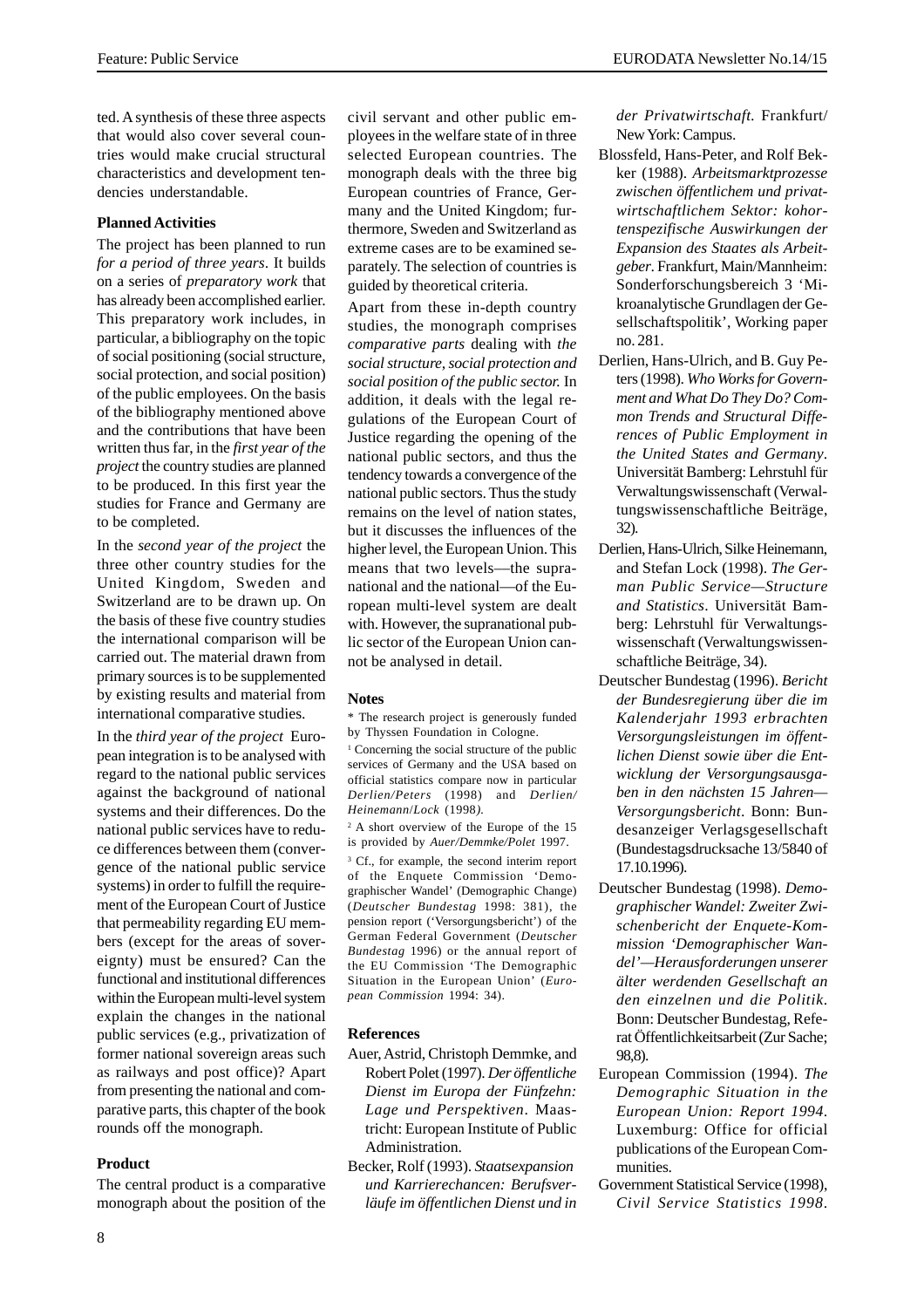London: HMSO.

- König, Klaus (1999). *Verwaltungsstaat im Übergang: Transformation, Entwicklung, Modernisierung*. Baden-Baden: Nomos.
- Kolberg, Jon Einvind, ed. (1991). *The Welfare State as Employer*. Armonk, New York: M.E. Sharpe.
- Ministère de la Fonction Publique, de la Réforme de l'État et de la Décentralisation (1998). *La Fonction Publique de l'État 1997/98*. Paris: La Documentation Française.
- Quarré, Dominique, and Institut National de la Statistique et des Études Économiques (INSEE) (1992). *Annales statistiques de la fonction publique 1945–1969–1989*. Paris: INSEE (INSEE Résultats no. 169– 170; Emploi-revenus no. 28–29).
- Winchester, David (1987). 'Labour Relations in the Public Service in the United Kingdom'. In Tiziano Treu, et al., eds., *Public Service Labour Relations. Recent Trends and Future Prospects: A Comparative Survey of Seven Industrialised Market Economy Countries*. Geneva: International Labour Office, 205–41.

## **Publications from the research project**

Rothenbacher, Franz (1997a). 'Public Service Employment in Germany, with Reference to European Developments'. Paper presented to the ECPR Joint Session of Workshops, Bern, 27 February–4th March, 1997.

- Rothenbacher, Franz (1997b). 'Public Sector Employment in Europe: Where Will the Decline End?' *EU-RODATA Newsletter*, no. 6, Autumn, 1–11.
- Rothenbacher, Franz (1998). 'The Changing Public Sector in Europe: Social Structure, Income and Social Security.' *EURODATA Newsletter*, no. 8, Autumn, pp. 1-6. (reprinted in: Arno Tausch, ed. (2002). *The Three Pillars of Wisdom? A Reader on Globalisation, World Bank Pension Models and Welfare Society*, 21–6. New York, Huntington: NOVA Science Publishers, Inc.).
- Rothenbacher, Franz (1999). 'Der öffentliche Dienst in Europa—ein schrumpfender Sektor? Sozialstruktur, Einkommenschancen und soziale Sicherheit.' *ISI Nachrichten*, no. 21, Januar, 1–4.
- Rothenbacher, Franz (2001). 'Die Altersversorgung im öffentlichen Dienst in Großbritannien, Frankreich und Deutschland seit dem Zweiten Weltkrieg', 127–52. In Bernd Wunder, ed., Pensionssysteme im öffentlichen Dienst in Westeuropa (19./20.Jh.), Régimes de re-

traite dans la fonction publique en Europe occidentale  $(19\degree/20\degree \text{ s.})$ , Pension Systems for Public Servants in Western Europe (19th/ 20th c.). *Jahrbuch für europäische Verwaltungsgeschichte (JEV), Vol. 12. Annuaire d'Histoire Administrative Européenne, Vol. 12. Annuario per la Storia Amministrativa Europea, Vol. 12. Yearbook of European Administrative History*, ed. by Erk Volkmar Heyen. Baden-Baden: Nomos Verlagsgesellschaft.

#### **Address:**

Dr. Franz Rothenbacher Research Department A/ EURODATA Mannheim Centre for European Social Research (MZES) University of Mannheim D-68131 Mannheim Tel.: 0049(0)621-181-2831 Fax: 0049(0)621-181-2834 E-mail: Franz.Rothenbacher@mzes uni-mannheim.de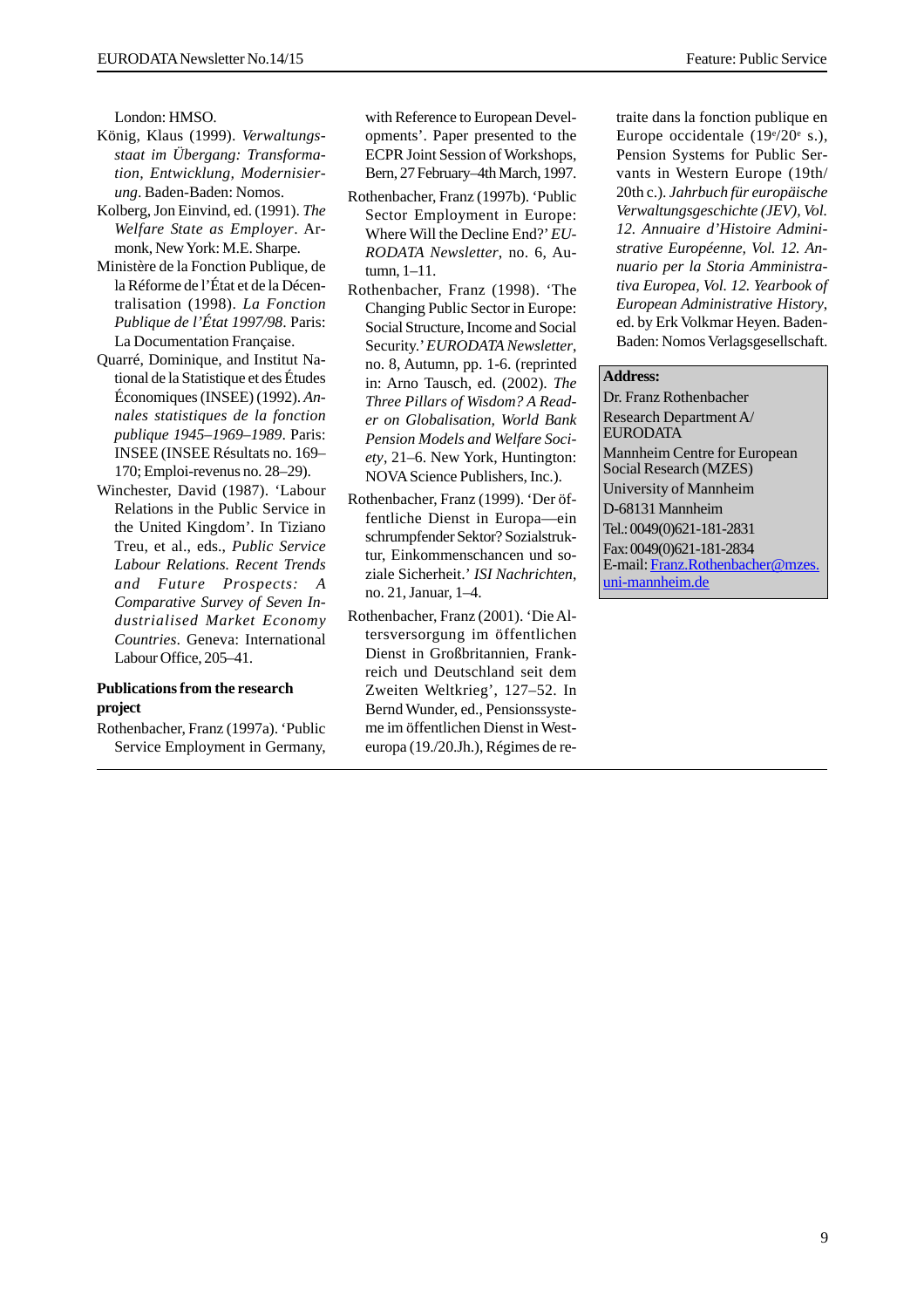# **The Merging of the École Nationale d'Administration (ENA) with the Institut International d'Administration Publique (IIAP)**

Until the end of 2001, the *École Nationale d'Administration* (*ENA*, Strasbourg and Paris) and the *Institut International d'Administration Publique* (*IIAP*, Paris) had been two autonomous and separate institutions. On the 24th of January 2001, the minister for the public service and state reform, Michel Sapin, charged the director of ENA, Marie-Françoise Bechtel, to conduct a study on the possibility to merge both institutions (see ENA-IIAP, and Marie-Françoise Bechtel, 2001). The implementation study was delivered to the minister in June 2001. The amalgamation of both institutions was proclaimed for the 1st of January 2002. On the 9th of January 2002, the minister for the public service and state reform, Michel Sapin, made public the merger in a speech addressing the main functions of the new institution.

The implementation study made several proposals to combine the efforts of both institutions in the education and training of future civil servants and the training of already established civil servants. According to longer traditions, both institutions addressed different groups of clients. The IIAP which had emerged from the *École cambodgienne* and been established in 1966—had the task to train civil servants from the former French colonies, mainly from Africa, and thus to diffuse the French model of administration. From the very beginning the IIAP therefore had a strong international orientation, which is demonstrated as well by research and publishing activities as by the library and documentation centre of the institute. Especially research and publishing activities shifted towards a strictly comparative orientation with a world-wide perspective during the last two decades. This can best be seen in the journal of the institute, the *Revue française d'administration publique* (a historical account of the institute can be found in: IIAP and Béatrice Grand sous la direction de Marie-Noële Grand-Mesnil, 1996; see as well IIAP, 1995).

The *École Nationale d'Administration* (*ENA*), on the other hand, was founded shortly after the war in 1945. Its main intention was to educate and train young future civil servants in order to prepare them for immediate work in the state administration.

The orientation of ENA has therefore been mainly national until now. Nevertheless, ENA also educates a growing number of students coming from outside of France. The mainly national orientation of ENA is reflected in the holdings of the library and documentation centre, which—on the national level—are a very good tool for all people conducting studies on the French public administration.

The main intention behind the merging of both institutions is to combine the efforts of both institutes in the fields of education and training, to increase collaboration and reduce competition, thereby enhancing synergy and efficiency. The stronger involvement of IIAP in international cooperation, research and publishing combines very well with the stronger national orientation of ENA and its weaker research and publishing activities. The libraries and documentation centres with their rich holdings are also easy to combine because they use the same documentation system. In the future, however, the name IIAP will not be used, and the home page of IIAP will not be updated any more. Adapting and integrating the organizational structures of both institutes will take a longer period of time and will continue during 2002. In any case, the main characteristics of both institutes will still be visible in the near future.

*Therefore the following article will present information on both institutes as they existed until the end of 2001* (concerning the new role of ENA after merging with IIAP see Décret no. 2002-49 of the 10th of January 2002 and Décret no. 2002-50 of the 10th of January 2002; the most important documents concerning the merger can be found on: http://www.ena.fr).

## **École Nationale d'Administration (ENA), Strasbourg and Paris**

## **Historical Background**

The *National School of Administration* was created in 1945 (edict of the 9th of October 1945) by the Provisional Government of the French Republic, led at the time by General de Gaulle. This decision, which was to change profoundly the very structure of the French government, had been foreshadowed by the Provisional Mission on Government Reform (Mission provisoire de réforme de l'administration), reporting to the Head of the Government. Michel Debré, counseller at the State Council (Conseil d'État) and Commissioner (Commissaire de la République) for Angers, headed this mission and was, temporarily, director of the school.

ENA owes much to the historical context at the time of its creation, and to the spirit of the men and women, most of whom had belonged to the resistance, who took on the reconstruction of the country. Before 1945, the State was not responsible for the training of its senior civil servants. In fact, although the system of competitive examinations, which is the only guarantee of impartial recruitment based on merit, was already widespread, each organisation or ministry organised its own examinations, without any concern for standardisation throughout the senior civil service. Moreover, it had become clear that there was a need for specific and complementary training for future civil servants, between their graduation from university and their first operational job. The École Nationale d'Administration was seen as the solution to all these disadvantages. The single entrance examination, for which not only university graduates but also young civil servants were eligible, offered a new method of recruitment based on equality, intellectual excellence, and the possibility of internal promotion for officials within the civil service.

Moreover, bringing together all future government administrators into one school would bring coherence and openness to the senior civil service: a far cry from sector-based examina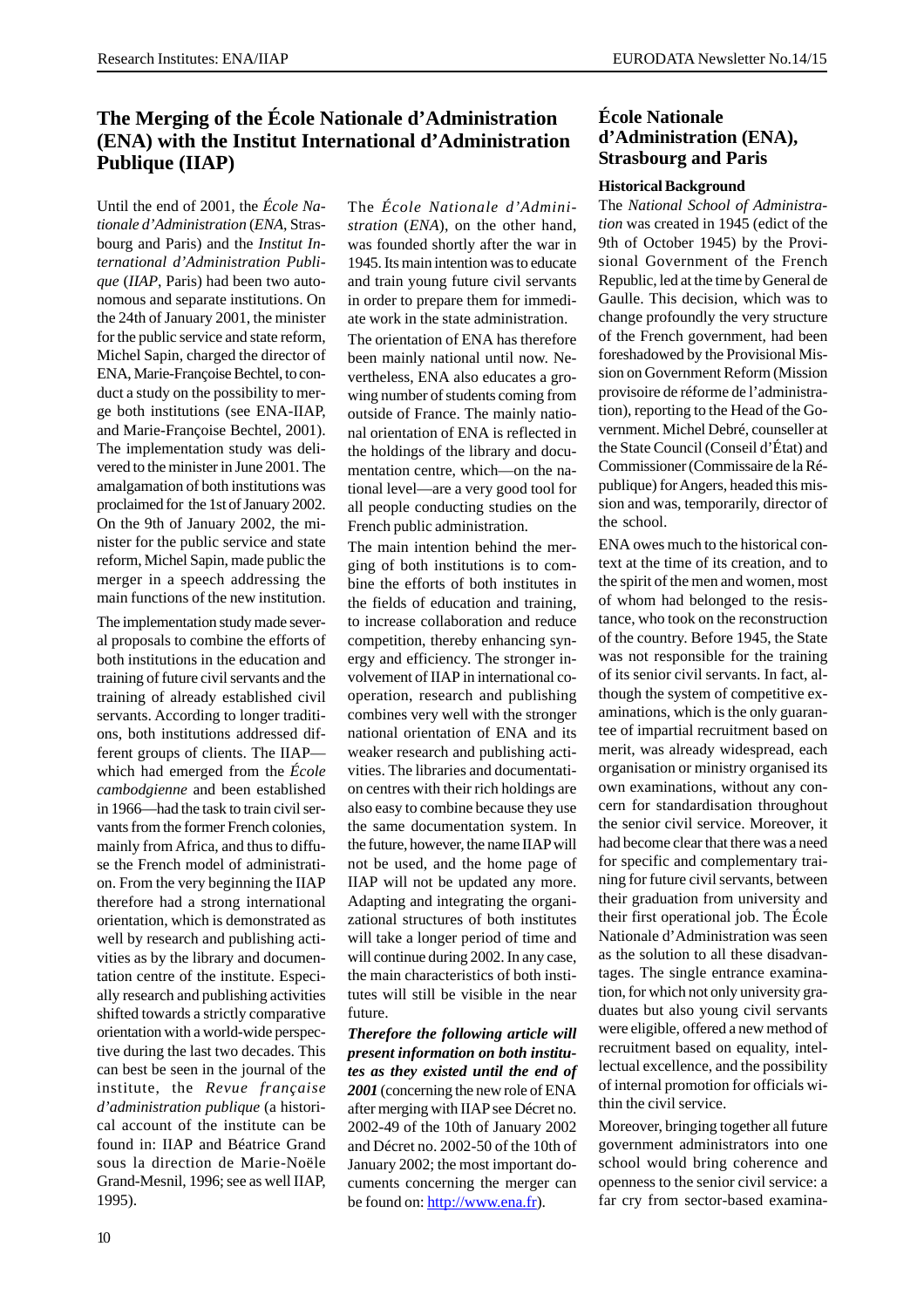ons with narrow specialisations. The edict of the 9th of October 1945 also provided for the creation of Institutes for Political Studies: university level organisations which would build on the tuition of social, administrative and economic sciences offered at universities and which would prepare students for the ENA examinations. This second part of the ruling, which is inseparable from the first, allows ENA to carry out its function as a practical training school by virtue of the advanced level of general knowledge gained by students before they pass the ENA examination. This way—and this still is the case today—the great majority of students who enter the school via the external examination have, at some stage, attended an Institute for Political Studies.

#### **Transfers and Moves**

Symbolically, in 1945 ENA was set up at 56, rue des Saints Pères, separated only by a garden from the École Libre des Sciences Politiques, later renamed the Institut d'Études Politiques de Paris.

It stayed there until 1978, when it was transferred to 13, rue de l'Université, on the other side of the boulevard-Saint-Germain. The school is still on this site, although there has been a second move in the meantime.

It was in 1991 that the government decided to move ENA to Strasbourg, in the Commanderie Saint-Jean. Now the School is officially located in Strasbourg, but following a decision made in 1993, the curriculum is divided into two periods, first one in Strasbourg, then one in Paris. ENA therefore has two complementary campuses, the first one close to *European decision-making centres,* the second one close to *national administrations*.

ENA is directly related to the service of the Prime Minister. The tutelage of the institute is assured by the minister of the public service, state reform and decentralisation.

## **The Documentation Centre of ENA**

#### **Collections**

Principally focusing on the *topics of teaching and the seminars* of the

school, the stock of documents consists of:

- 50,000 titles with direct access;
- nearly 800 periodicals;
- the official publications of the European Union;
- references to articles, resulting from the examination of 130 specialized reviews.

#### **Documentary Products**

The documentalists realize:

- press kits with questions of current interest in France and abroad;
- a press review about ENA;
- lists of acquisitions;
- a bibliographic set of themes;
- a selection of web sites.

The Documentation Centre can be accessed by:

- pupils of ENA (training course or school);
- former pupils of ENA;
- civil servants during permanent education at ENA;
- the staff of ENA and of the *Centre d'Études Européennes de Strasbourg* (*CEES*);
- pupils who are preparing entrance examinations and are paid by the school.

The persons registered at the 'centres de préparation' of ENA, the trainees of CEES, the pupils and the staff of *L'Institut National des Études Territoriales* (*INET*) have the possibility of getting access. The researchers and the representatives of public organizations will be admitted if they give reasons for their request.

Addresses of the documentation centre:

*Paris* E-mail: centre.documentation@ena.fr

*Strasbourg* 13, rue de l'Université, F-75007 Paris

1, rue Ste Marguerite, F-67080 Strasbourg

#### **The European Documentation Centre of ENA**

The documentation centre of ENA has the statute of a *Centre de Documentation Européenne Spécialisé* (*CDE*). In Paris and in Strasbourg it receives a selection of European Community publications which is diffused by *Eur-OP*, the *Office des publications officielles des Communautés européennes* (*OPOCE*), such as reviews, reports, treaties. These documents can be consulted on both locations.

Responsible for the European Documention Centre are: Mme PUISSOCHET, E-mail: puissochet@ena.fr Contact in Strasbourg: Mme SIMON-BLOCH, E-mail: simon@ena.fr Contact in Paris: Mme TIZON, E-mail: tizon@ena.fr

#### **ENA Publications and Recent Work**

*Students' reports*

During their studies, the students of the École Nationale d'Administration are requested to write collective reports within the framework of their seminaries. The students from abroad registered as 'master d'administration publique' are obliged to produce an individual research study ('mémoire').

### *Leaflets of the competition ('concours') and permanent training ('formation')*

ENA also edits the best copies of the 'concours' of the last few years and different leaflets which allow a better understanding of its activities. The registration forms for the competition ('dossiers d'inscription aux concours') are put in the internet after the publication of the annual decree, which opens the 'concours' (the enrollment period normally lasts from mid-march to mid-May of the year of the 'concours'). Furthermore, catalogues of the permanent education cycles and the session enrollment forms ('fiches d'inscription aux sessions') are published.

## *Proceedings and syntheses of the colloquiae and the study period*

ENA organises colloquiae and study days referring to the themes studied during the school attendance of the students. The proceedings of the colloquiae or the syntheses of the debates are the objects of the publications.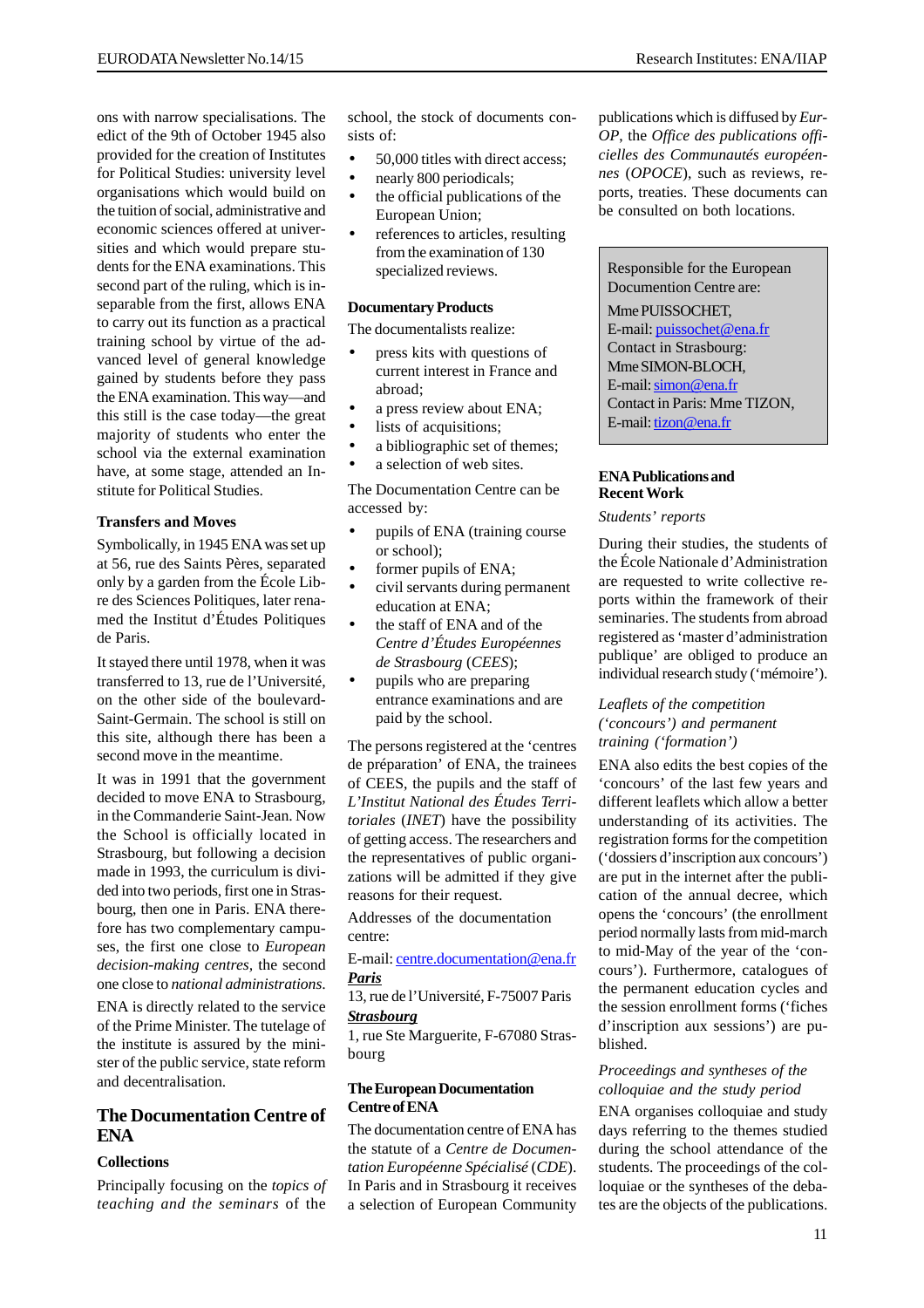## **Addresses:**

ÉCOLE NATIONALE D'ADMINISTRATION (ENA) ENA *STRASBOURG* 1, rue Sainte-Marguerite F-67080 Strasbourg Cedex Tel.: (33) 03 88 21 44 44 Fax: (33) 03 88 21 44 39

## ENA *PARIS*

13, rue de l'Université F-75 343 PARIS CEDEX 07 Tel.: (33) 01 49 26 45 45 Fax: (33) 01 49 26 45 10 E-mail: presentation@ena.fr

## **Institut International d'Administration Publique (IIAP), Paris**

#### **Presentation**

Founded as a public institute in 1966, assigned to the Prime Minister, the IIAP is supervised by the ministry for the public service. Its council of administration is headed by the vice-president of the council of state.

Redefined by a decree of 3 June 1983, the mission of the Institute consists in three tasks:

- Organizing the exchange of studies and information with foreign states regarding the structure and the operation of public administration, the economy and the management techniques of countries that are in the process of development and transition.
- Guaranteeing the perfectioning of foreign civil servants who have received a complete training and have acquired professional experience in their native country.
- Contributing to the training of French citizens with regard to cooperation activities or to exercising responsibility in France in the domain of co-operation.

## **What Does the IIAP do?**

The originality of the National School of Administration is based on two considerations: on the one hand, it is an institute which totally dedicates itself to international cooperation in the field of administration; on the other hand, it is an institute which combi-

nes different tasks: training, research and engineering.

For thirty years, due to IIAP activities, France has co-operated with all countries in the world that are of the opinion that its experience could be useful for their own development. At the end of the 20th century, when political upheavals deeply modified the role of the states, the reinforcement of the effectiveness of public administration became a necessity.

Regardless of the political and social regimes, regardless of the choices made by authorities who are in charge of the future of their countries, and regardless of the geographic zone of the world, the same observation is made everywhere: you will not be able to set up an effective economy without setting up an effective, productive and qualified administration.

Concentrating on this intention to support those who want to improve the training of their civil servants, to reflect more about modernization and the reform of public administration, to deepen the nature of structures and administrative procedures, the IIAP offers an experience based on the legal and administrative French tradition, which is open to the evolution of all countries in the world.

On the basis of the principle that each country constitutes a special case due to its history and its geography, the nature of its political and social system, its stage of development, the IIAP has the role to support those who believe in the virtues of an administration based on the public service, so to speak, in the general interest and service of the citizens.

This ascertainment is from now on universal. Everywhere collective functions exist, functions of sovereignty, a role for the state, for the local community, for public administration, which should be practised as professionally as possible.

#### **Some Numbers**

The activities of the International Institute of Public Administration may be characterized by the following key numbers:

- A long session of 10 months
- A catalogue of twenty short

cycles from 3 to 6 weeks

- About thirty sessions by demand
- 700–800 listeners and trainees per annum
- Relations to more than 80 countries
- An address book of almost 1,000 experts
- More than 200 missions of cooperation
- 40,000 days of training per annum
- More than 10,000 former students
- A quarterly publication since 21 years
- A library with more than 40,000 works

## **Training—Long and Short Sessions**

The Direction of Training and Programmes (DFP) within the IIAP is in charge of drawing up and applying educational programmes.

Organized in specialized sectors (administrative action and institutions; economy and public finance; international relations), which correspond to the three great professional lines of orientation of the IIAP students, it prepares a considerable number of training courses which admit on average 600 foreign senior officials each year.

Be it for the *long session* or for the numerous *short sessions*, the DFP is responsible for the definition and the conception of teaching, the guidance of the students, the holding of tests, the organisation of the study trips, the relationship with the speakers, etc.

The students whose candidature for the IIAP is accepted will be provided with a dynamic educational team, the service of training and international co-operation.

#### *The long session*

The candidates fulfilling the conditions of admission are allowed to take part in the long session of the IIAP. This year of training aims at offering a high level professional training for young civil servants who have a promising beginning of their careers in common, but who differ with regard to geographic origin and administrative training.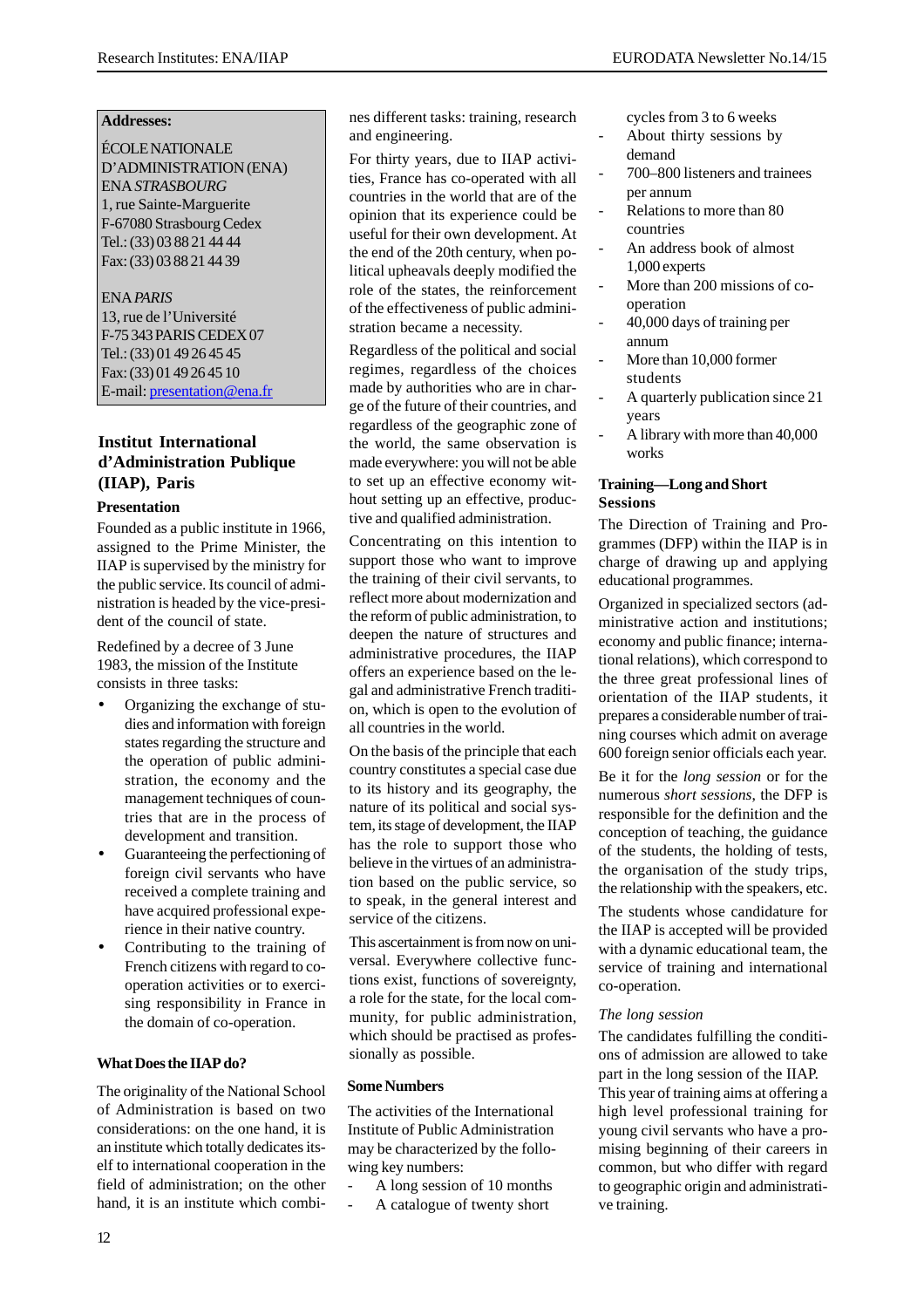This diversity is one of the major assets of IIAP: participants have thus the opportunity to compare their personal and national experiences and to think about the means of reinforcing the effectiveness of public administration in their countries with respect to the density of the lessons, to study trips, suggested training courses, and the tests required for obtaining the IIAP diploma.

For the former participants of IIAP, the long session has been a unique international experience.

## *How to become candidate for the long session*

The available training courses of IIAP are reserved to foreign civil servants, leading employees of large public services, public companies or affiliated ones, who have done at least three years of service and who:

- are presented by their governments
- have a Master's degree or an equivalent diploma, certifying at least four years of superior instruction or who, in certain cases, have responsibilities demonstrating an equivalent ability.

The major part of the teaching session is presented in French, so a good command of the French language is essential.

#### *Admission*

The admission of the candidate is determined by the selection committee and underlies a certain number of conditions:

- the government
- fulfilling the requirements of a candidature: training, carrying out the functions, former responsibilities, motivation, etc.
- having passed the technical test, understanding multiple choice and special questions
- candidates who are not French native speakers must have passed the language test certifying the ability to follow teaching in French
- being provided with the necessary financial means for the entire teaching period

## *Financial conditions*

For definitively being admitted to the *long session* of the IIAP, the candidates to be accepted should prove that they have sufficient financial means at their disposal to cover travelling expenses, the stay in Paris, and insurance as well as inscription fees:

- For candidates who do not receive a scholarship from the French government, the inscription fees amount to 30,000 FF (end of 2001) and cover all travelling expenses planned for the teaching period.
- The candidates who do not receive a scholarship from the French government should have a minimum monthly budget of 7,500 to 8,000 FF (end of 2001) at their disposal.

## *Scholarship*

Applications for a scholarship from the French government can be requested from the French embassies. You can also turn to national or international institutions, private or public, or to the government which has presented the candidate.

All necessary information can be obtained from French diplomatic offices (*Ministère des Affaires Etrangères*), or you can contact IIAP which will transmit your request (dre@iiap.fr).

#### **International Co-operation**

The partners of the IIAP are French administrations, institutions of the French republic, French institutes or administration schools, international • being expressly determined by organisations, and partners abroad. gust.

> By regularly co-operating with more than 80 countries, ensuring close to 40,000 days of training per year in France and in the world, supporting a network close to 1,000 experts and consultants, the IIAP is—among the actors in the field of French administrative co-operation—the natural partner of the states and of those administrations that look for co-operation.

> In relation to the total of French administrative services, the most renowned universities, the most famous institutions in France, in Europe and in the world, directly attached to the ser

vices of the Prime minister and to the minister of the public services, the IIAP puts its dynamic and its passion at the service of the foreign relations of France, of the dissemination of the 'francophonie', of friendship and solidarity between all peoples of the world.

#### **Library and Documentation Centre**

The Directorate for Research and Publications is responsible for the library and the documentation centre of the Institute. The library holds more than 40,000 titles: 10,000 refer to France overseas, another 30,000 titles and 450 periodicals focus on administrative sciences, international relations and international economy.

The documentation centre collects documents, such as: bibliographies relating to the themes of the short cycle organized by IIAP; the 'dossiers documentaires thématiques' (codification, privatization, decentralization, etc.); country dossiers giving selective information on the political, economic and administrative life.

#### *Conditions of access*

The library is open to all students at the IIAP. A small fee has to be paid for a one-year access. External researchers are also allowed to consult the documents.

## *Opening hours*

The library and the documentation centre are accessible from Monday to Friday from 9.00 to 17.30. The library is closed from Christmas to New Year as well as from mid-July to mid-Au-

## **IIAP Publications**

The Directorate for Research and Publications publishes a quarterly review, the 'Revue française d'administration publique', three collections: the 'Dossiers et débats', 'Vivre en Europe', 'Connaissance de l'administration française' as well as the 'Dossiers pédagogiques'.

#### *Revue française d'administration publique*

Published since 1977 by the IIAP, this quarterly review puts in prospect current developments in the main countries, on subjects in the centre of pu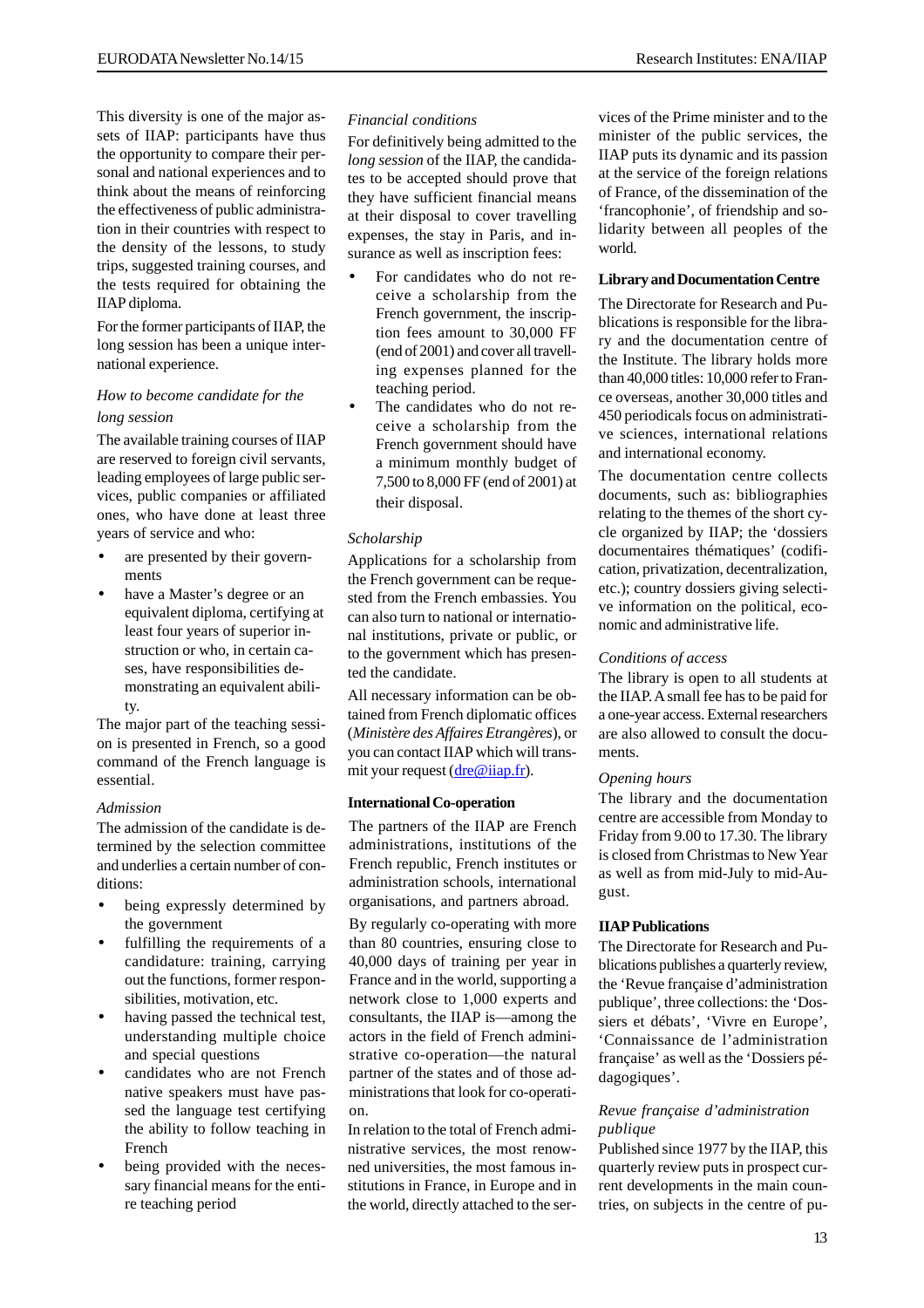blic discussion: environment, consumption, justice, urban policies, public services, education, health systems, etc. Regularly, one edition is devoted to the institutions of an individual country.

Each volume puts together original studies written by acknowledged authors. They provide elements necessary for the understanding of public policies while locating political and legal problems.

Finally, the review offers chronicles about the administrative life (by Francis Chauvin and Hervé Rihal), public companies (by André G. Delion and Michel Durupty), bibliographic information which provide a complete overview of reforms and the development of ideas as well as summaries in English of each article.

#### *Dossiers et débats*

These documents published by the IIAP recall the life of the institute, the research work and conferences which took place under its leadership, such as 'Decentralization and concrete experiences of modernization of African administration' (1997).

#### *Vivre en Europe*

This collection publishes such works as '*Étudiants d'Europe*' by Maurice Flory, '*La santé des Européens*' by Marianne Berthod, or still '*L'École en Europe*' by Jacques Fialaire. It contributes to a better knowledge of the European peoples based on a clear understanding of their differences and their relationships.

*Connaissance de l'administration française, Getting to know French*

#### *Administration, Conocer la Administratión francesa*

This collection aims at presenting the main French public institutions in English and Spanish language. The following collective works have already been published: '*An Introduction to French Administration*' (1996); furthermore: '*El sistema politicó francés*' (1998); '*The French Political System*' (1998) by Yves Mény; '*The French Civil Service*' (1998); and '*La función pública francesa*' (1998) by Luc Rouban.

## *Dossiers pédagogiques*

The *dossiers pédagogiques,* which are at the disposal of the students of the short circles, focus on the topics contained in their training programme: '*La diplomatie dans les organisations internationales et la négociation multilatérale*', '*Intégration régionale et développement*', or '*Mise en œuvre des accords de Lomé*'.

A catalogue of publications, regularly updated and presenting the main titles as well as the list of all the documents and works published by the Institute, is available under +33 (0)1.44.41.86.15. All publications are on sale at the *Documentation Française*: La Documentation Française. 29– 31, quai Voltaire, 75340 Paris cedex 07. Tel.: +33(0)1.40.15.70.00, Fax: +33(0)1.48.39.56.01, E-mail: infodoc@ ladocfrancaise.gouv.fr, Inter.: http :// www.ladocfrancaise.gouv.fr.

## **References**

Décret no. 2002-49 du 10 janvier 2002 relatif aux missions, à l'administration at au régime financier de l'École nationale d'administration. *Journal Officiel de la République Française*, S2 Janvier 2002, 712–4.

Décret no. 2002-50 du 10 janvier 2002 relatif aux conditions d'accès et aux régimes de formation à l'École nationale d'administration. *Journal Officiel de la République Française*, 12 Janvier 2002, 714–20.

ENA-IIAP, and Marie-Françoise Bechtel (2001). *Rapport de mise en œuvre de la fusion ENA-IIAP*. Paris: Ministère de la Fonction Publique et de la Réforme de l'État, Juin 2001.

Institut International d'Administration Publique (IIAP) (1995). *Cinquante ans d'histoire de la direction générale de l'administration et de la fonction publique, 1945–1995*. Paris: La Documentation Française.

Institut International d'Administration Publique (IIAP), Béatrice Grand sous la direction de Marie-Noële Grand-Mesnil (1996). *Le 2 avenue de l'Observatoire de l'École cambodgienne à l'Institut international d'administration publique: Un bâtiment mauresque entre le Luxembourg et l'Observatoire.* Paris: La Documentation Française.

#### **Address:**

INSTITUT INTERNATIONAL D'ADMINISTRATION PUBLIQUE—IIAP 2, avenue de l'Observatoire F-75006 PARIS Tel.: (33) 01 44 41 85 00 Fax: (33) 01 44 41 85 19 E-mail: der@iiap.fr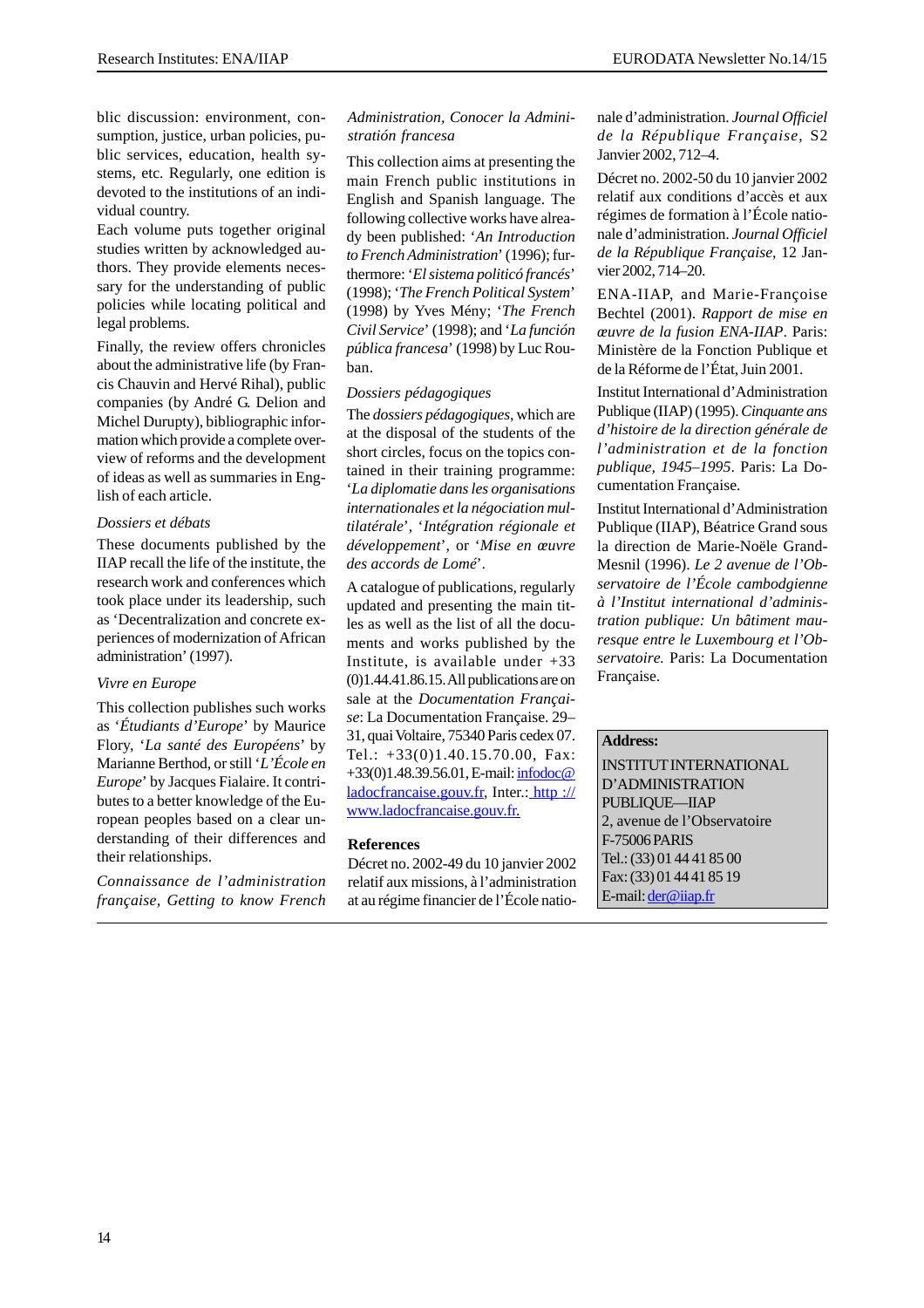# **The Clearinghouse on International Developments in Child, Youth, and Family Policies**

In the Spring of 2000, Columbia University's Institute for Child and Family Policy created **The Clearinghouse on International Developments in Child, Youth and Family Policies**, to serve as a single source of information and data about other countries' child and family policies. The Clearinghouse's major dissemination vehicle is its website www.childpolicyintl.org. The Clearinghouse's website is a unique venue for those wanting information about international developments in child, youth, and family policies. The website provides cross-national, comparative information on policies, programs, benefits and services in 23 advanced industrialized countries to address child, youth, and family needs. The website is built around four major informational categories. Within these categories, users are able to compare, contrast , and assess the policies and programs within the countries of the European Union (EU) plus Norway and Iceland, and most of the Organization for Economic Cooperation and Development (OECD) countries including Australia, Canada, New Zealand, Switzerland, and Israel.

Subsequently, the Clearinghouse will include the remaining OECD countries (Japan, Turkey, Mexico, South Korea, Poland, the Czech Republic, Hungary, and the Slovak Republic).

Over the next several years, the Clearinghouse will expand its coverage to Latin America and Asia, as well as the remaining European countries.

The Clearinghouse's target audience includes print journalists, policy makers, public officials and their staff, public and voluntary sector leaders, and policy scholars and researchers. One of the main reasons for establishing the Clearinghouse is that more Americans are curious about what other industrialized countries do with regard to child, youth and family policies. While the United States cannot copy from any country directly, the experiences of many countries can provide an opportunity for learning and discussion. In an effort to provide further timely cross-national child,

youth and family information on current American policy debates, the Clearinghouse regularly disseminates an electronic 'Issue Brief' to its key audiences. It also responds to any queries.

## **WEBSITE ORGANIZATION**

In addition to the home page and a listing of current international news articles related to child, youth and family policy, the site is built around four major informational categories. They are as follows:

#### **Comparative Policies about Child, Youth and Families**

This section contains cross-national comparative policy and program information for child, youth, and families in the industrial nations of the world. The policies and programs are classified according to the following categories: Maternity, Paternity, Parental, and Family Leave Policies; Early Childhood Education and Care; School-Age Children: Policies and Programs; Youth: Policies and Programs; Child and Youth (Adolescent) Health; Reconciling Work and Family Life; Family and Child Allowances; Tax Benefits; Child Support; Other Child-Linked Income Transfers; and Housing Benefits.

## **Country Sections**

This section provides profiles for 23 advanced industrialized countries. Each country profile contains specific information about each of the policies, benefits and services, as well as a brief summary of highlights. For further inquiry, a list of publications and contact names are listed for each country.

## **Context Data**

This section offers cross-national comparative tables that help place comparative information on the country reports in a broader framework. Tables are classified by the following major categories: Demography and Social Trends, Public Sector and Economy, Employment, Social Expenditures, Education Expenditures, Health Expenditures.

## **Social Indicators**

This section reports trends in quantitative measures which can be shown to be reliable and valid, are collected regularly, and have normative significance about which there is substantial consens (but hardly ever unanimity). Indicators are classified according to the following categories: Heath, Education, Poverty, and Youth.

As a supplement to the four categories described above, the Clearinghouse provides links to *Major International and National Organizations and Research Centers and International Conventions, Treaties, Resolutions, and Directives* with a summary describing each source and its role in international child, youth and family policy development. Additionally, there is a listing of *International Publications and Resources* on child, youth and family policies.

Soon, the Clearinghouse will provide an international calendar of events and a special section designed specifically for the media.

## **SCOPE OF DATA**

The term 'child, youth, and family policies' includes laws, regulations, policies, programs, benefits, services designed to achieve specific objectives with or for individuals in their family roles, or for the family unit as a whole. The Clearinghouse follows the common practice of using the term 'family policy' as referring to families with children. Policy with regard to elderly family members is viewed as a separate policy domain, and is not covered on the website. 'Children' and 'Youth' are defined as including all who are both preschool and schoolaged and encompasses the whole age group from birth through age 18 (when adolescents complete secondary schooling in many countries). For special program descriptions in the work area, the Clearinghouse will cover youth up to age 25. The Clearinghouse does not cover most aspects of family law, juvenile justice, recreation and cultural programming because each is itself a large, complex, and important domain.

## **SOURCES OF DATA**

The Clearinghouse itself will not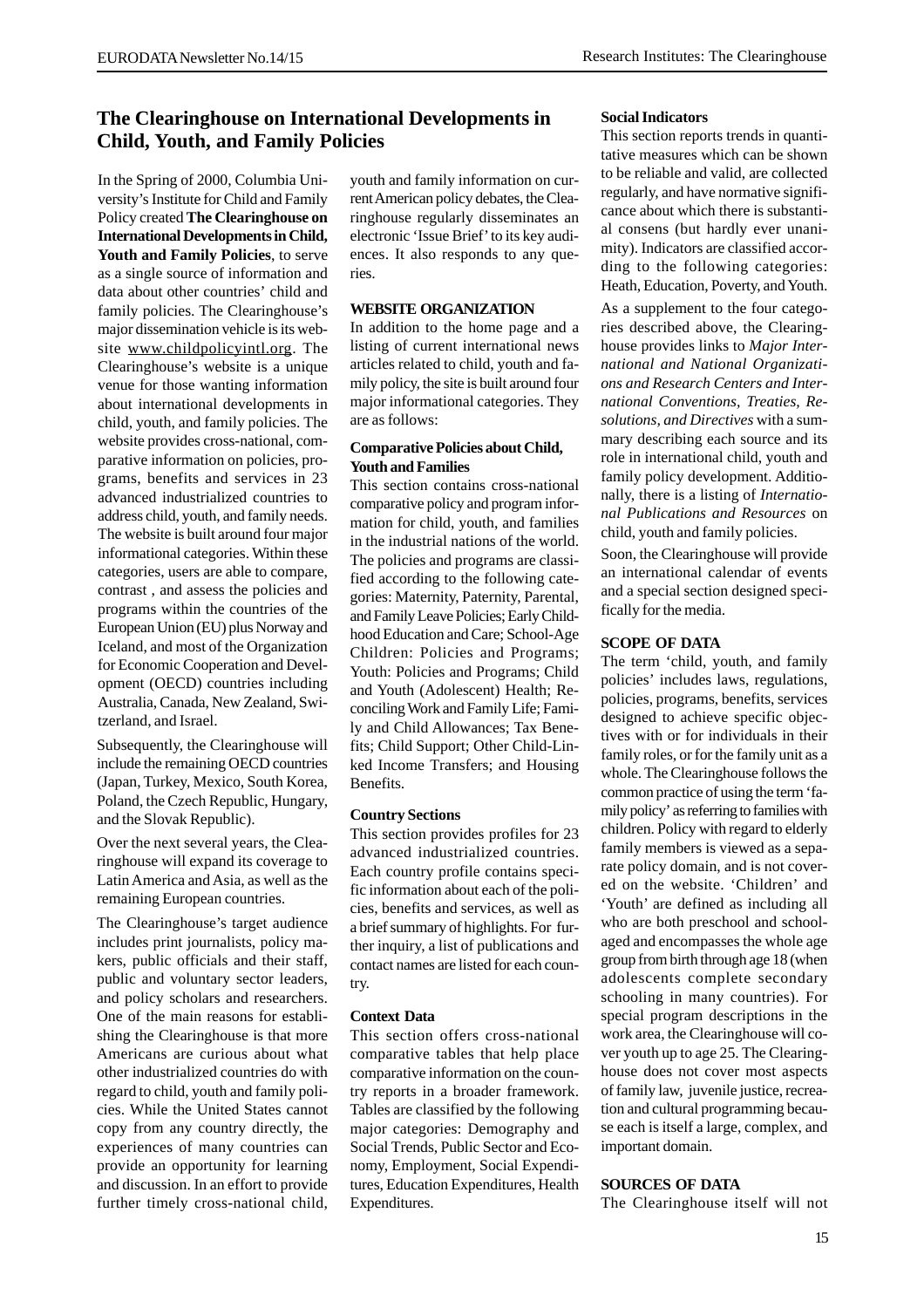usually conduct surveys or otherwise originate data, except for that derived from the Cross-National Studies Research program, a component of the Institute.

The data presented are available from major international organizations (OECD, EU, Eurostat, Council of Europe, UN, Unicef, UNESCO, International Labor Office (ILO), International Social Security Association (ISSA). The Clearinghouse has surveyed these sources, developed linkages, and has ongoing relationships with the individuals to whom we turn with questions and requests for updated information.

The Clearinghouse also is in active communication with several major national and cross-national research centers, most university-based or connected, which produce relevant material and are helpful on leads and interpretations.

In short, the Clearinghouse limits itself to the output of countries and international organizations whose credibility is established and to research reports––books, articles and working papers––from researchers and research centers known as abiding by high scholarly standards.

Sources for comparative tables and other information are in all instances specified, as are complications prepared by Institute staff.

#### **FUNDING**

The William T. Grant Foundation has supported the creation of the Clearinghouse.

#### **THE FUTURE**

The Clearinghouse on International Developments in Child, Youth and Family Policies, which provides crossnational comparative information about the policies, programs, benefits and services available in advanced industrialized countries to address child, youth and family needs, is expanding its website to include an international calendar of events.

We plan to list conventions, conferences, seminars, workshops, field trips, and other events of interest to individuals who are not necessarily members of your organization. We would be pleased to include your events if you would put us on your regular mailing, e-mail or fax list for announcements, press releases, or brochures that provide the essential contact information for use of interested individuals. Please send informa-

tion to Tamara Cannon, via e-mail at tlc6@columbia.edu, or to the Clearinghouse's address or fax. Postings will begin in November 2001.

For further information on the Clearinghouse, please visit us online at www. childpolicyintl.org.

## **Address:**

INSTITUTE FOR CHILD AND FAMILY POLICY COLUMBIA UNIVERSITY 622 West 113 Street McVickar, Mail Code 4600 New York, NY 10025 Tel (212) 854-1414 Fax (212) 854-4320 E-mail: childpolicyintl@ columbia.edu Internet: http://www. child policyintl.org

Sheila B. Kamerman Co-Director TEL (212) 854-5449 Alfred J.Kahn Co-Director TEL (212) 854-3048 Shirley Gatenio Manager TEL (212) 854-1414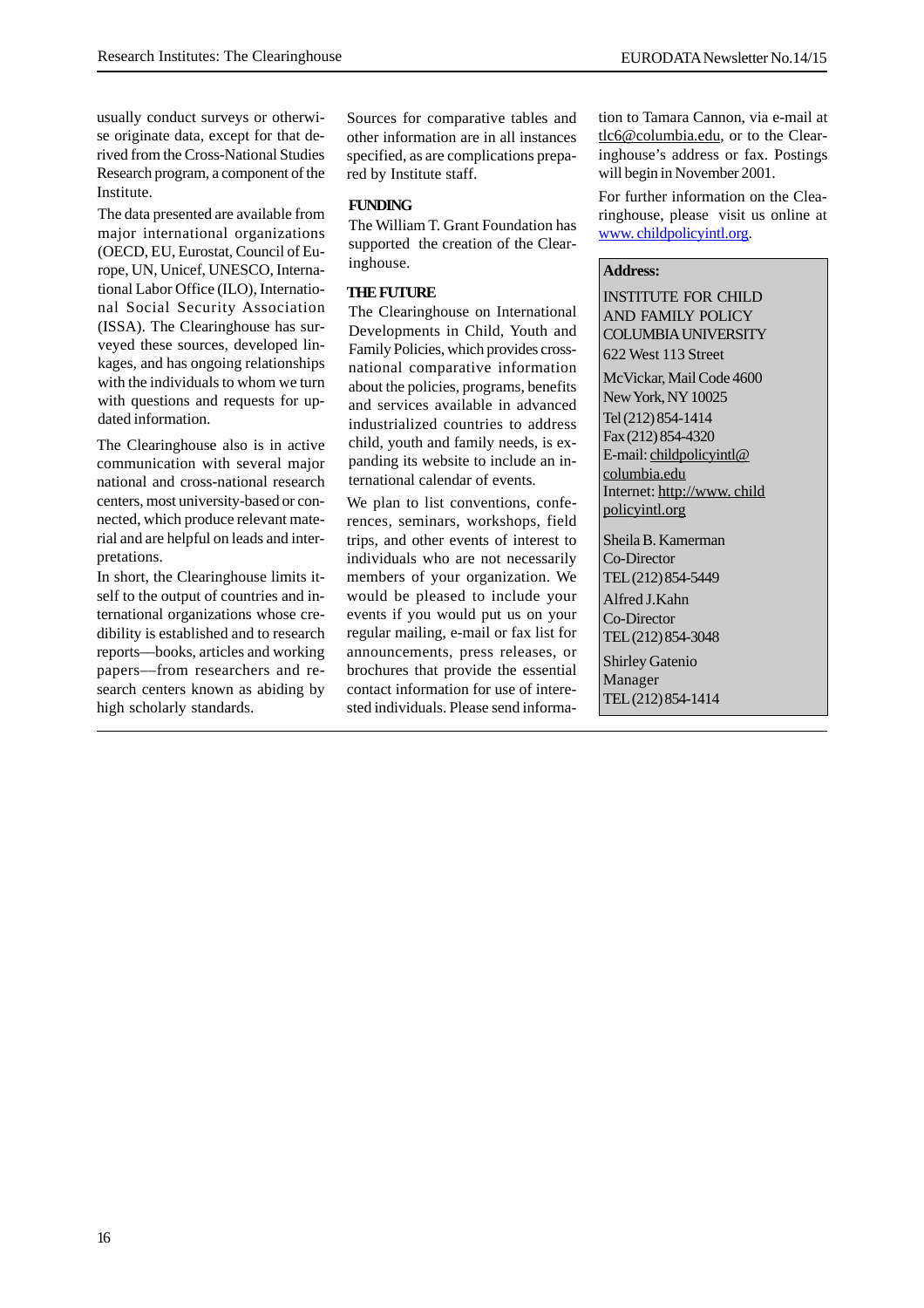

## **Book Review: Birgit Fix: Religion und Familienpolitik. Deutschland, Belgien, Österreich und die Niederlande im Vergleich**

For a long period the importance of religion for the development of family policies was neglected in welfare state research. First comparative research on religion and welfare state was done in the 1980s, stimulated by A.J. Heidenheimer's imaginary dialogue between Max Weber and Ernst Troeltsch about the influence of religion on the rise of social security systems in Western Europe. In the decade to follow, empirical research pointed to the importance of christian democracy for welfare state development. Research concentrated on the political parties by and large, ignoring the role of churches as providers of social services and the importance of religious intermediary organizations as lobby groups in policy making. Starting from a concept of the analysis of societies, the Mannheim doctoral thesis of Birgit Fix elaborates on the great influence of these religious actors on the rise and concrete features of family policies in Western Europe.

It is argued that catholic, lutheran and calvinist ideas bore a great impact on the development of family policy measures. Four countries with a different denominational history were selected in order to carry out this thesis. In Austria and Belgium, the catholic church was an important actor in society, but to a different extent. In Germany and the Netherlands, the catholic church was confronted with protestant lutheran respectively calvinist spirits. According to these variations in the dominance of these denominational actors, different paths of family policy development can be expected. Thus, state-church relations and the development of actors along this cleavage line are of great importance for explaining differences in family policies. Using the retrospective-diachronical model of the Norwegian social scientist Stein Rokkan, Birgit Fix has built a number of hypotheses in order to account for the different paths in family policy measures.

The study concentrates on three family policy measures, namely maternity policies, child care and family allowances as important institutions in structuring the living conditions of families. From the background of Rokkan's approach it was expected that in countries with a deep state-church conflict, from which the catholic and calvinist churches came off victorious, churches would have a great interest in building childcare institutions in order to control the socialization of young children. Therefore one can expect a great number of church institutions in child care in these countries. Especially the catholic and the calvinist church, which reject state intervention, are expected to have a great interest in realizing their concept of subsidiarity in welfare state development. The chance to install a family wage which is paid according to a solidaristic model will depend on the degree of cooperation between christian democracy, church labour movement and employer organizations. According to the male breadwinnermodel, which is behind this idea of a family wage, the churches will not have a great interest in a family policy which promotes the coordination of motherhood and female employment. Thus, it can be speculated upon that the church actors' interest is to limit state influence in health policies for mothers and children and to favour solidaristic models of financing maternity leave.

In order to test these hypotheses, the rise and development of the three family policy measures mentioned has been analyzed from their beginnings in the 19th century to the 1990s. In order to show the influence of religious actors on the concrete feature of these family policies, their existence and importance within the economic, cultural and political background has been studied in greater detail. It could be shown that the weight of churchoriented intermediary organizations depends a lot on the nation-specific development of the state-church conflict. Thus, Belgium, Germany and the Netherlands had a broad network of intermediary organizations. In Austria, the catholic church failed in building an important network of intermediary organizations. The reason for this development is to be seen in the strong alliance between Catholic church and Habsburg monarchy in the counterreformation against the protestant church. Consequently, political promoters of religiously inspired child care facilities in Austria were missing in the birth phase of the educational system. Thus, in contrast to Belgium, Germany and the Netherlands, churches in Austria only played a minor role in providing child care facilities.

A strong cooperation between Christian democracy, church labour movement and employer organizations in Austria developed comparably late. This only happened during the phase after the First World War when political segmentation resulted in a so-called *Lagerbildung.* Thus, after the First World War , we could find strong religious subcultures in Austria as well as in Belgium and the Netherlands. In contrast to this constellation, however, a linkage between Christian democracy and social partners after the defeat in the First World War failed in Germany. Thus the empirical analysis of the policy-making process showed that in all countries where a strong linkage between christian democracy and social partnership exists, these organizations could install a family wage system funded by the social partners. This was true for Austria, Belgium, and the Netherlands. In Germany, in contrast, a highly institutionalized family allowances system failed. The institutionalization of this measure is acompanied by many changes in the organizational and financial structure in particular after the Second World War. The reason for this development is that christian democracy and christian trade unions were no longer integrated into a tightly knit network of catholic organizations as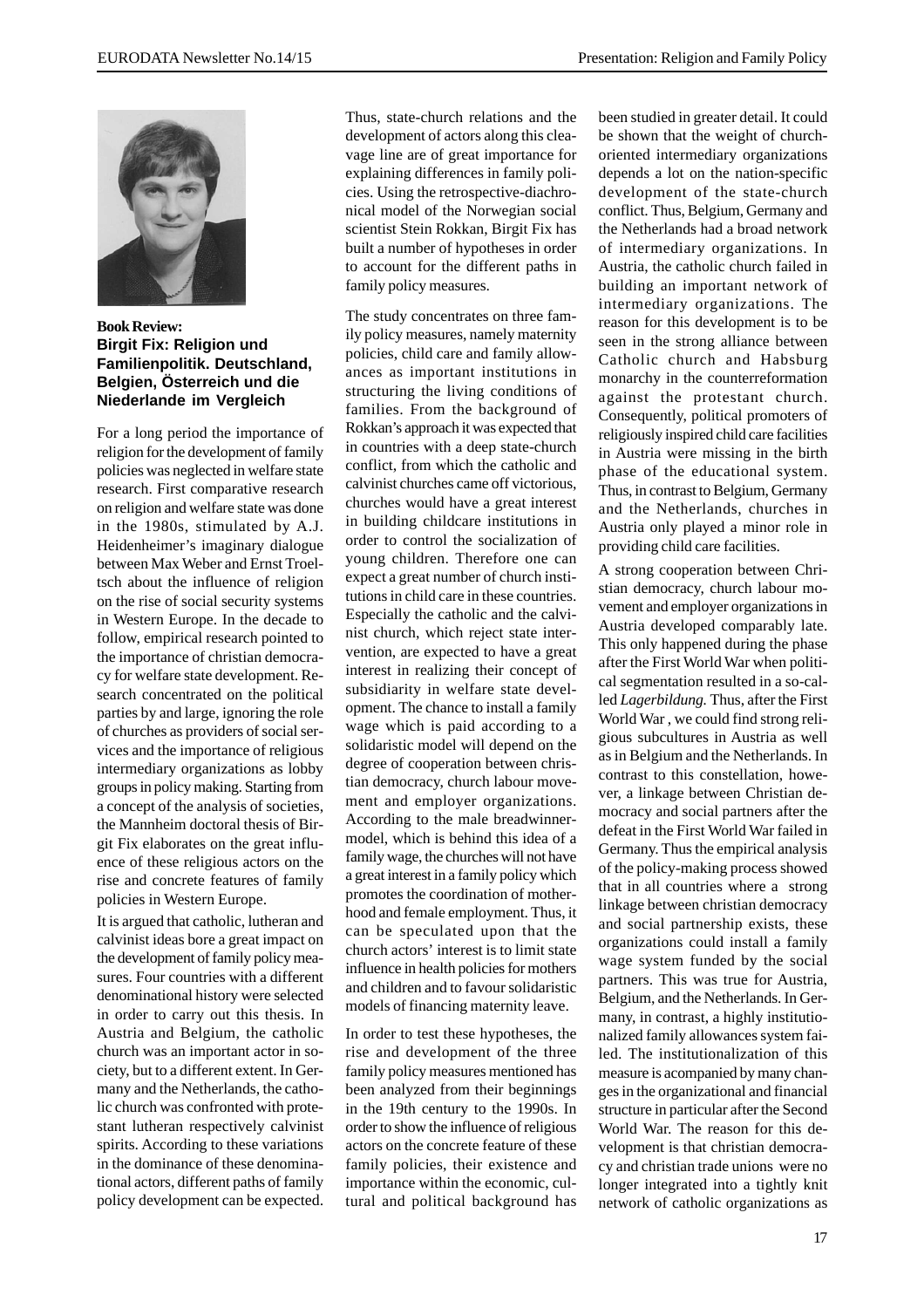they had been during the Kaiserreich and the Weimarer Republic. Positions concerning the payment of family wages changed a lot depending on the period of time and the wings of Christian democracy in government. With respect to maternity leave it could be shown that neither Catholic actors nor Christian democracy initiated this kind of measures. In the case of state activities in Germany and Austria, catholic parties used their influence channels in parliament in order to limit state intervention. Instead, they favoured solidaristic models of financing maternity leave. In countries where religiously inspired parties were the dominant forces in parliament, they favoured another model of maternity leave by which mutualities became responsible for payment. This was true for Belgium and the Netherlands.

Concluding one can argue that Christian democracy in Europe has not developed a unique concept for family policies. The existence and political importance of other church-related

actors such as family, youth and women associations as well as trade unions were decisive factors in explaining different developmental paths. In addition it could be shown that the analysis of the whole spectrum of cultural, political and economic institutions is necessary to understand the national paths of family policy development.

## **Birgit Fix**

*Religion und Familienpolitik: Deutschland, Belgien, Österreich und die Niederlande im Vergleich.* Wiesbaden: Westdeutscher Verlag, 2000.ISBN 3 531 13693 3. Price: 18 EUR.

## **Author's address:**

Dr. Birgit Fix Research Department A Mannheim Centre for European Social Research ( MZES ) D-68131 Mannheim Tel.: 0049(0)621-181-2817 Fax: 0049(0)621-181-2803 E-mail: Birgit.Fix@mzes.unimannheim.de

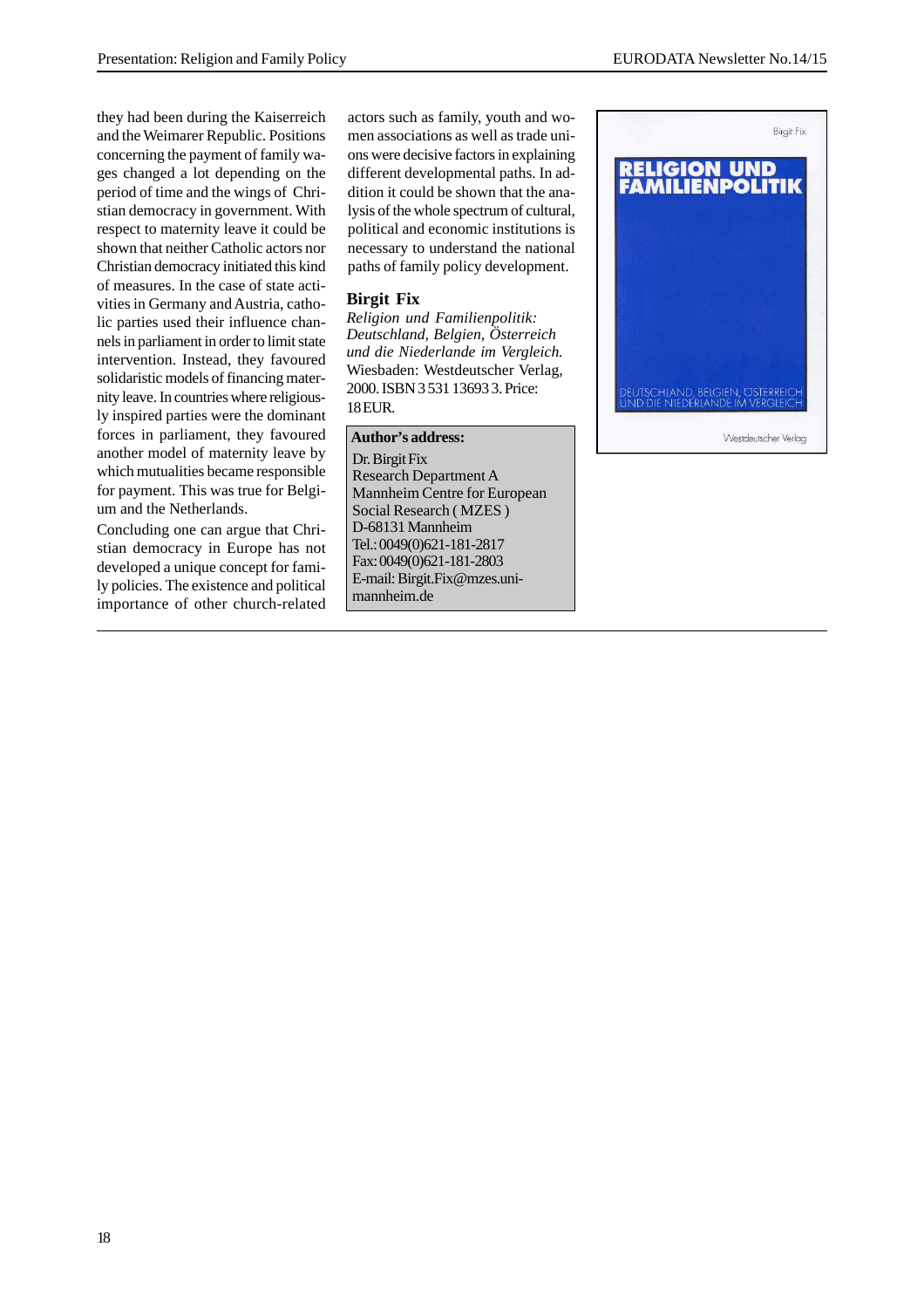#### **Books on European Comparative Research**

*Annuaire Européen d'Administration Publique.* Université de Droit, d'Économie et des Sciences d'Aix-Marseille, Faculté de Droit et de Science Politique, Centre de Recherches Administratives. Volume XXII, 1999: *Le régime administratif des cultes en Europe*. Aix-en-Provence: Presses Universitaires d'Aix-Marseille, 2000. 615 pp. ISSN 0 221 5918. *Subscription and purchase*: Presses Universitaires d'Aix-Marseille, 3 avenue Robert Schuman, 13628 Aix-en-Provence, Cedex 1.

The most recent edition, volume 22 from 1999, of the European Yearbook of Public Administration is devoted to the special topic of the administrative system of the *religious denominations* in Europe. Like earlier volumes, the first part of this volume comprises national reports on the special topic from a large number of European (this time 16) countries, while the second part deals with recent developments in public admininstration in European countries. Special interest may be attracted by the comprehensive chapter on the recent developments in French public administration, including a lengthy bibliography.

*Jahrbuch für Europäische Verwaltungsgeschichte/Yearbook of European Administrative History*. Ed. by Erk Volkmar Heyen. Vol. 12, ed. by Gerd Wunder: *Pensionssysteme im öffentlichen Dienst in Westeuropa/Pension Systems for Public Servants in Western Europe (19th/20th century).* Baden-Baden: Nomos Verlagsgesellschaft, 2001. 338 pp. ISBN 3 7890 71 83; ISSN 0937 7107.

Volume 12 of the *Yearbook of European Administrative History* is devoted to a highly neglected field of study, at least on the comparative level: the historical evolution of pension systems for civil servants. The development of pensions for civil servants is characteristic of the overall evolution of the welfare state in Europe, which has been part of the European identity since the 20th century. In the focus of attention is the welfare of the elderly and survivors.

There are two main reasons to take a closer look at pension systems for civil servants: firstly you can compare the development of the private and public sector especially with regard to the financing problems; furthermore, the pension systems for civil servants are historically the first ones in Europe. Nevertheless, pension systems for civil servants are not a central subject in science, but a neglected domain. Due to the presented articles, partly national, partly comparative, you will get an overview of European countries that connects the history and the present. Beyond the main topics of discussion there are articles concerning the difference of policy resp. government and administration for the self-image of today's administration science.

Reinhard, Hans-Joachim, ed.: *Demographischer Wandel und Alterssicherung: Rentenpolitik in neun europäischen Ländern und den USA im Vergleich. [Demographic Change and Old-age Protection: Pension Policy in Nine European Countries and the US Compared]*. Studien aus dem Max-Planck-Institut für ausländisches und internationales Sozialrecht, vol. 22. Baden-Baden: Nomos Verlagsgesellschaft. 330 pp. ISBN 3 7890 7485 3.

This a collection of country studies on the future of national pension systems in the context of demographic ageing. Rising life expectancy, the increase in the elderly population, the deterioration of the ratio between active earners and elderly dependents, all these factors contribute to a strongly growing pension load in the next two to five decades. This volume analyses the structure of national pension schemes and outlines reform programmes and national discussions. The countries covered are: Germany, France, Italy, The Netherlands, Austria, Sweden, Switzerland, Spain, USA, and the United Kingdom. The editor, in a comparative chapter, compares strategies and possible solutions to adapt pension systems to the demographic challenges in these countries.

## **Research Centres**

In early 2001, the French government instituted the '*L'Observatoire de*

*l'Emploi Public*' as a government body under the tutelage of the Ministry of Public Services and State Reform (Paris). After six months the observatory on public employment delivered its first annual report.

The main reason for erecting this research body was the difficulty to get accurate statistics on the number of government officials. The existing numbers come from different sources and are gathered under differing definitions. The budgetary numbers are not identical with the effective public employment figures. Data from surveys on government employees (from INSEE) again differ from other sources. One of the main reasons for these difficulties is the complex French system of government services and public authorities. Therefore, the main and first task of the new observatory was to define what belongs to public employment. The main result is the construction of a classification and matrix which allows for an exact allocation of government employees. This matrix was filled with numbers for one year. In the future, annual and detailed statistics will be produced on this basis.

*Publication*: Ministère de la Fonction Publique et de la Réforme de l'État: *L'Observatoire de l'emploi public: Rapport annuel juin 2001*. Paris: La Documentation Française. ISBN 2 11 004936 7. Contact: Ministère de la Fonction Publique et de la Réforme de l'État. Internet: http://www.fonctionpubliquegouv.fr/lafonctionpublique/ observatoire.

## **Recent Social Reports in Europe**

The English edition of the Dutch '*Social and Cultural Report 2000: The Netherlands in a European Perspective*' appeared in March 2001.

This report is published once every two years in a Dutch version and appears later on in an English edition. The most recent report is almost entirely devoted to a comparison between the Netherlands and other European countries. The main question is how the Netherlands is performing in comparison with other countries of the European Union. Each chapter investigates this topic in great detail.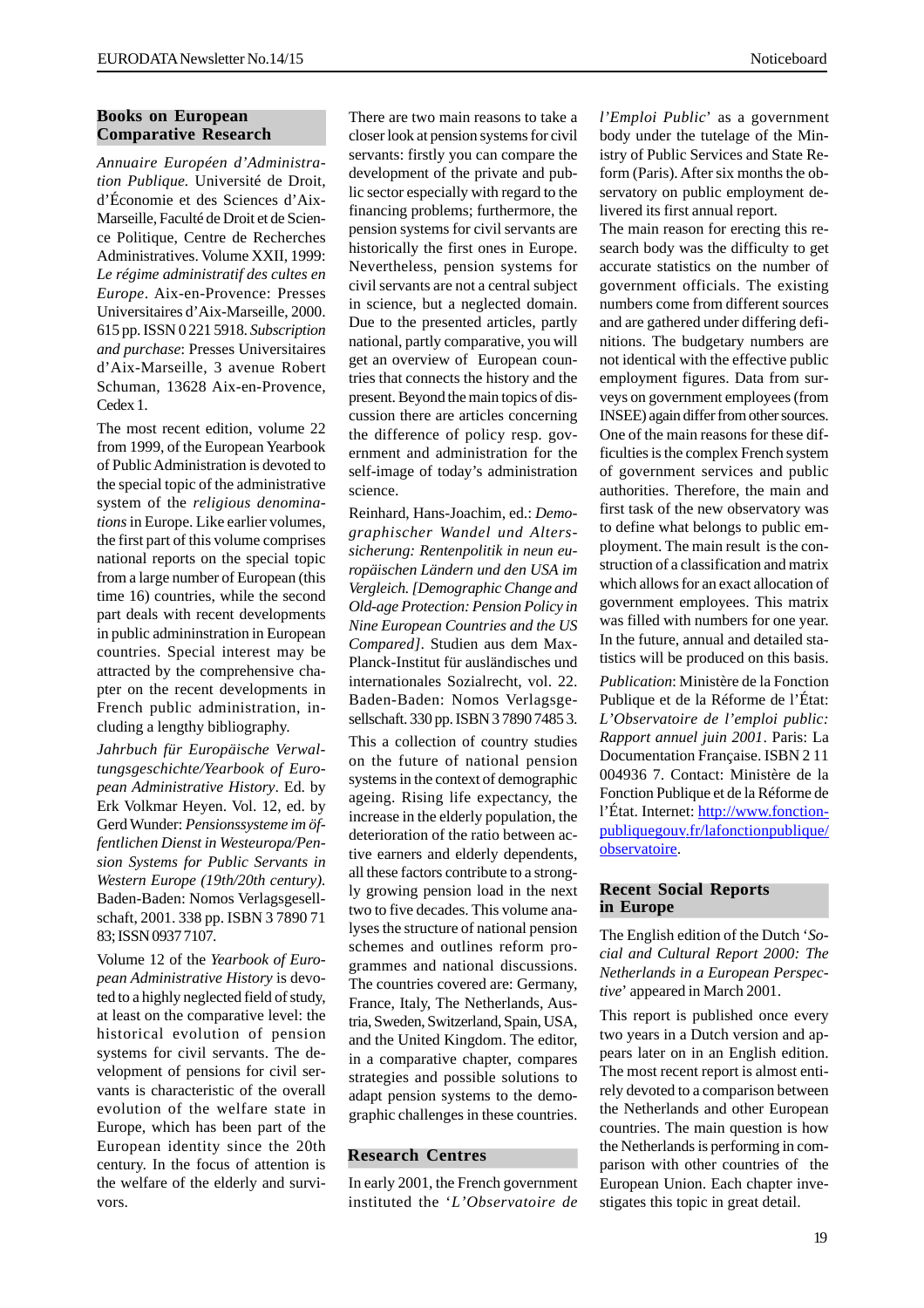Chapters are arranged according to the main living domains of social reporting. Chapter titles include: demography; economy and government finance; public administration; participation; norms and values,time structuring and distribution; health and health care; labour; social security; housing; education; leisure, the media and culture; crime and criminal justice system. An extensive summary of main results and an epilogue on comparative issues complete the volume.

As early as 1999 the English edition of '*25 years of social change in the Netherlands*' appeared. This is a companion to the 1998 Social and Cultural Report. This 1998 report marked the 25 years of social reporting of the Social and Cultural Planning Office. This volume deals mainly with social developments during these 25 years according to the main topics dealt with by the reports, i.e. the welfare state, education, health, etc.

The third title to be announced here is a report on the *social situation (de sociale staat) of the Netherlands 2001*. This is a comprehensive analysis of the most recent data from the Dutch level of living surveys for all main fields of the social situation of the population.

Social and Cultural Planning Office of the Netherlands (SCP): *The Netherlands in a European Perspective: Social and Cultural Report 2000.* The Hague: Social and Cultural Planning Office, March 2001. ISBN 90 77 0062 4. 639 pp. In English.

The report is available in bookstores. You can also order it from the SCP (fax: +31 (0)70 3407044, E-mail: info@ scp.nl) or via the website: www. scp.nl.

Van Praag, Carlo, and Wilfried Uitterhoeve: *25 Years of Social Change in the Netherlands: Key Data from the Social and Cultural Report 1998*. Nijmegen: Uitgeverij SUN 1999. ISBN 90 6168 580 X. 138 pp. In English.

Sociaal en Cultureel Planbureau (SCP): *De sociale staat van Nederland 2001*. Den Haag: SCP, sept. 2001. ISBN 90 377 0067 5. 318 pp. In Dutch.

The most recent edition of the Spanish series of '*Social Indicators of* *Spain*', published in 1999, deals with social developments during the 1990s. The material presented constists mainly of tables and graphs and short introductory texts for each chapter. Each chapter deals with one specific living domain, well-known from social reporting: population; family; education; labour; income, distribution and consumption; social protection; health; physical environment; culture and leisure; and, finally, cohesion and social participation. The second part is a comprehensive monography on social indicators of the iberoamerican countries.

Instituto Nacional de Estadística (INE): *Indicadores Sociales de España. Monografia: Indicadores Sociales de los Países Iberoamericanos*. Madrid. INE, 1999. ISBN 84 260 3439 X.

In 2001, Statistics Norway published, within the quarterly journal on living conditions '*Samfunnspeilet*' (*Mirror of Society*), a thematic number on social indicators of Norway from 1980 to 2001. There are two reasons for publishing this edition: first, to look at social developments over two decades in some special societal fields, like children's living conditions; second, an indicator table for the years from 1980 to 2000 with annual data for a large number of social indicators is presented for all main living domains.

Statistics Norway/Statistisk Sentralbyrå: *Samfunnspeilet: Tidskrift for Levekår og livstil*. No. 4/2001: Temanummer Sosiale Indikatorer 1980–2001. Kongsvinger: Statistisk Sentralbyrå, 2001. ISBN: 82 537 4959 7, ISSN: 0377 8908.

## **Historical Statistics**

A documentation on the *census of Ireland from 1821 to 1911* in three volumes was published in 1998. The first volume covers the period from 1821 to 1851, the second volume deals with the censuses of 1861 and 1871, while the third volume describes the censuses from 1881 until 1911. All three volumes include a large historical introduction dealing with the development and main characteristics of the Irish Victorian censuses. The second sec-

tion of each volume reprints important parts of each census, including title pages, introductions and important tabulations.

Apart from a presentation of the evolution of the census, the general public also gains an insight into the history of Ireland with regard to the domains of politics, education and agriculture. To statistical researchers, health, education and the fact of later urbanization were problems to be defined by facts, and from those indisputable elements, they surmised, would flow benign public policy. In this context important occurances are illustrated, such as the famine, agricultural reorganization and the stream of emigration. A quotation from Blanche M. Touhill says: 'the flow and the eddy of the census statistics are the skeleton of the society which changes over the time'.

Jordan, Thomas E.: *The Census of Ireland 1821–1911: General Reports and Extract, Vols. 1–3*. Lewiston, Queenston, Lampeter: The Edwin Mellen Press, Ltd., 1998. 330 pp. ISBN 0 7734 8455 8 (vol. 1), ISBN 0 7734 8455 8 (vol. 2), ISBN 0 7734 8300 4 (vol. 3).

#### **Journals and Newsletters**

*Modern Greek Society. A Social Science Newsletter*. An independent publication sponsored by The Modern Greek Studies Association (U.S.A.). Editors: P. Nikiforos Diamandouros, the University of Athens; Peter S. Allen, Rhode Island College.

This newsletter appears two times a year. ISSN 0147 0779. Subscription: regular: \$15/year, \$20/2 years, \$40/3 years; institutional: \$20/year, \$40/2 years, \$50/3 years.

*Correspondence:* Modern Greek Society, P.O. Box 9411, Providence, RI 02940–9411 U.S.A.

This newsletter is not a new publication, it has existed for nearly two decades now (no. 1, oct. 1973). Nevertheless, it is the most important and useful documentation on the social sciences in Greece. In the last few years the publication of the newsletter was retarded, but now, in a rather short perdiod of time, the missing numbers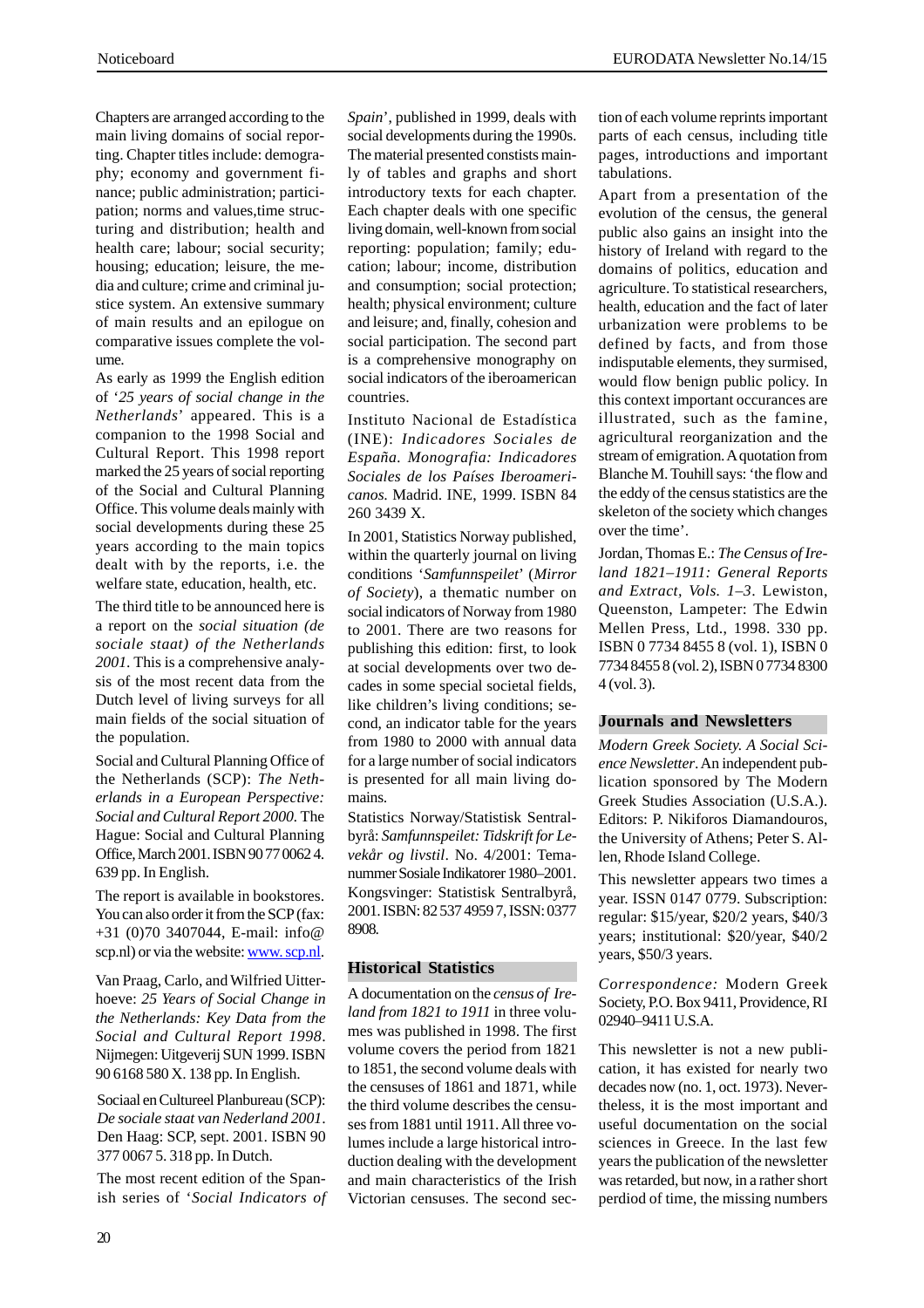have been published. The editions of the last years document the literature on important features of Greek society and dominant research fields of Greek sociology. No. 1 of volume 24 of 1996 includes a comprehensive annotated bibliography on inequalities in education. Sociology of education is one of the main fields of research of Greek sociologists. No. 1 of volume 25 from 1997 also includes an annotated bibliography, dealing with a rather new characteristic of Greek society: immigration to Greece. (During most of its history Greece was an emigration country.) No. 2 of volume 23 of 1996 as well as the summary number 2 of volumes 24–27 include a compilation of 'recent publications'. These reviews are very useful for all social scientists interested in Greek society and are probably the most complete bibliography of recent publications of the social sciences in Greece and from abroad with a focus on Greece.

Lambiri-Dimaki, Jane:'The Status of Sociology in Greece: Past, Present and Future', 91–111. In Nikolai Genov und Ulrike Becker, eds. *Social Sciences in Southeastern Europe*. Paris and Bonn: International Social Science Council/ Social Science Information Centre, 2001. Other useful descriptions of Greek sociology and politicial sciences are to be found in the following two articles:

Contogeorgis, Georges: 'La science politique en Grèce', 257–92. In Marie-Françoise Durand, and Jean-Louis Quermonne, *Report on the State of the Discipline in Western Europe*. European Thematic Network Political Science, 1996. Internet: http:// www.epsnet.org/sommaire.htm#3.

## **New MZES Publications** *Working Papers*

Since the beginning of 1999 all working papers of the MZES are published in one common working paper series (ISSN 1437 8574). The following working papers have been released and can be obtained from the MZES, University of Mannheim, D-68131 Mannheim. Tel. +49–621–292–1885, Fax +49– 621–292–1735. Working papers published since 1997 are also available over the Internet and can be down-

. *mzes.uni-mannheim.de/ publi2\_D.* loaded. Internet address: *http://www. html*.

Thomas Bahle, and Astrid Pfenning: **Angebotsformen und Trägerstrukturen sozialer Dienste im europäischen Vergleich**. Mannheim: MZES, 2001 (Working Paper no. 34).

Bente B. Nicolaysen: **Voluntary Service Provision in a Strong Welfare State**. Mannheim: MZES, 2001 (Working Paper no. 35).

Jan van Deth, and Martin Elff: **Politicisation and Political Interest in Europe: A Multi-Level Approach**. Mannheim: MZES, 2001 (Working Paper no. 36).

Paul W. Thurner, and Michael Stoiber: **Interministerielle Netzwerke: Formale und informelle Koordinationsstrukturen bei der Vorbereitung der deutschen Verhandlungspositionen zur Regierungskonferenz 1996**. Mannheim: MZES, 2001 (Working Paper no. 37).

Henning Lohmann: **Self-employed or Employee, Full-time or Part-time? Gender differences in the Determinants and Conditions for Self-employment in Europe and the US.** Mannheim: MZES, 2001 (Working Paper no. 38).

Anna Kim, and Karin Kurz: **Precarious Employment, Education and Gender: A Comparison of Germany and the United Kingdom.** Mannheim: MZES, 2001 (Working Paper no. 39).

Hartmut Esser: **Integration und ethnische Schichtung.** Mannheim: MZES, 2001 (Working Paper no. 40).

Andreas Reich: **Politisches Patt in Tschechien: Ursachen, Konsequenzen, Perspektiven.** Mannheim: MZES, 2001 (Working Paper no. 41).

Margarita M. Balmaceda: **EU Energy Policy and Future European Energy Markets: Consequences for the Central and East European States.** Mannheim: MZES, 2001 (Working Paper no. 42).

Tadeusz Olszanski: **Die Ukraine und Rußland: Von der Desintegration zur Reintegration?** Mannheim: MZES, 2001 (Working Paper no. 43).

#### *New MZES Books*

Hamann, Silke, and Astrid Karl, eds.: **Entsolidarisierung? Leistungen für Arbeitslose im Urteil von Erwerbstä-**

#### **tigen.** Frankfurt/New York: Campus, 2001. 352 pp., 39,88 EUR, ISBN 3 593 36774 2.

The authors examine the acceptance of social security benefits for unemployed persons (unemployment benefits, unemployment assistance and welfare benefits) on the basis of qualitative interviews with employed persons. Special emphasis is placed on the interpretations and value concepts that are reflected in approving or disapproving judgements. Contrary to widespread belief in public discussion, the empirical results show that the proportion of those employed persons who agree to all three types of benefits is high. Most interview partners approve of social security benefits for the unemployed both in terms of goals (such as securing status and livelihood) and the concepts of solidarity and justice they entail as in terms of redistribution effects between the employed and the unemployed.

Silke Hamann and Astrid Karl hold a degree in social sciences and work as researchers at the MZES.

Kim, Anna: **Familie und soziale Netzwerke: Eine komparative Analyse persönlicher Beziehungen in Deutschland und Südkorea.** Opladen: Leske + Budrich, 2001. 259 pp., 30,16 EUR, ISBN 3 8100 3061 9.

The book compares personal relationships within families and with friends in Germany and South Korea. Against the background of different cultural traditions and differing industrialization and modernization processes the study, by means of the network analysis, examines the patterns of personal relationships in both countries and asks whether there are fundamental differences in the structuring of social networks, in particular regarding family relationships and relationships with relatives.

Anna Kim, Dr. phil., works as a researcher at the MZES.

Schmitt, Hermann: **Politische Repräsentationen in Europa: Eine empirische Studie zur Interessenvermittlung durch allgemeine Wahlen**. [Mannheimer Beiträge zur politischen Soziologie und positiven politischen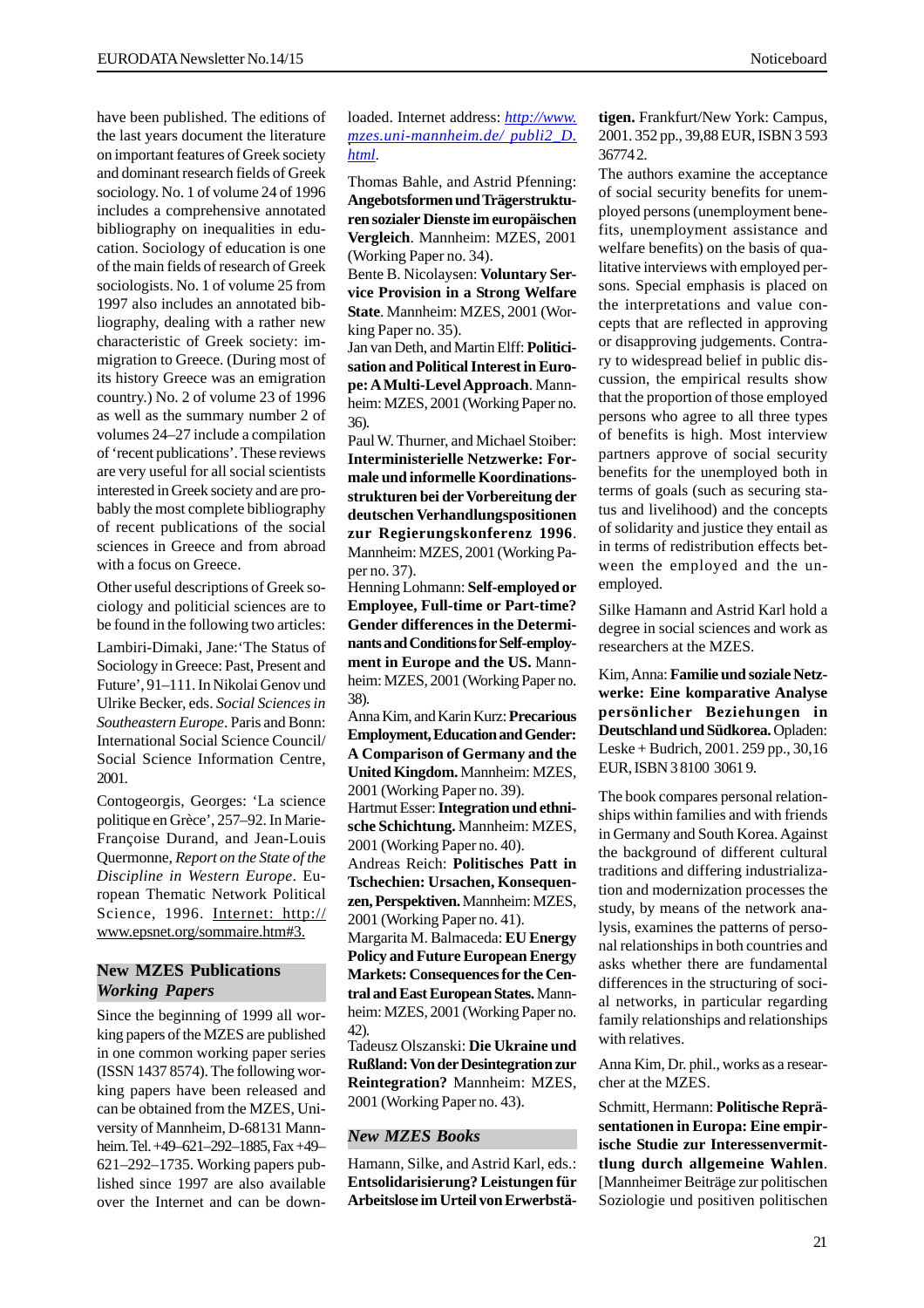Theorie, ed. by Franz Urban Pappi and Jan van Deth, vol. 3]. Frankfurt/M.: Campus, 2001. 217 pp., 65,96 EUR, ISBN 3 593 36910 9.

Up to now the relevant empirical research focused on the assumption that the representative democracy functions badly or not at all. In his study Hermann Schmitt comes to the conclusion, however, that this assumption was based on a lack of understanding for the connection between the voters' attitudes towards political issues and their voting decision. He formulates an alternative explanatory model and demonstrates that factual issues do influence the voting decision and that thus the representative democracy works better—if a little differently—than generally postulated.

Hermann Schmitt works as a researcher at the MZES and as a private lecturer in political science at the Freie Universität Berlin. He studied at the universities of Mannheim and Duisburg, gained a doctoral degree at the University of Duisburg and gained a postdoctoral degree at the Freie Universität Berlin; he teached at the universities of Mannheim, Duisburg, Michigan (Ann Arbor), Berlin as well as at the Institut d'Études Politiques (Paris).

Weber, Hermann, et al., eds.: **Jahrbuch für Historische Kommunismusforschung 2000/2001**. Berlin: Aufbau, 2001. 582 pp., 86,41 EUR, ISBN 3 351 02681 1.

Since 1993, this yearbook has been an international forum for scientific debate on the history of the 20th century. After seven editions published by the Akademie Verlag, the Yearbook for Historical Research on Communism will be published by the Berliner Aufbau-Verlag starting with this edition. In the meantime it has merged with the International Newsletter of Historical Research on Communism, which has also been published since 1993.

Hermann Weber is emeritus professor

for political sciences and contemporary history at the University of Mannheim and a member of the German-Russian Commission of Historians.

## *Forthcoming Books from MZES*

Franz Rothenbacher: **The European Population 1850–1945.** Societies of Europe—European Societies. Basingstoke: Palgrave, 2002. xxviii + 846 pp. + CD-ROM (in preparation).

This volume—already presented in Newsletter no. 11: 1–10—is the third one in the series 'Societies of Europe—European Societies'. As a reference book it includes a huge amount of demographic statistics covering over one hundred years and 21 European countries. The handbook consists of standardized chapters for all 21 European countries, several comparative introductory chapters and a comprehensive bibliographic documentation of sources. The 21 standardized country chapters describe and analyze national population developments, the regional population distribution and the household and family structures, based on a large statistical appendix with annual time series of vital statistics, data on population structure, regional population distribution and household and family structures based on population censuses. Each country chapter also includes several standardized figures showing main long-term demographic trends. The handbook is supplemented by a CD-ROM that includes all statistics and documentation of the book. Furthermore, a lot of data supplementing those provided in the book (e.g. raw values) have been stored on the CD-ROM in order to allow for further analyses.

## **Recent Events:**

**Regionalism, Nationalism, Europeanism: European Identities in the Age of Globalization.** The 19th annual graduate student conference of the *Institute for the Study of Europe* was held on 7th–9th March 2002 in New York. The conference was organized by the Columbia University. It addressed issues of identity in modern Europe as reflected in politics, economics, literature and languages, history, law, and the arts. Topics included the role of the EU in identity formation, civil society in the EU, multiculturalism and the position of immigrants, regional political movements, the function of supranational NGOs in modern Europe, and judicial and legal concerns. Information about the conference: Matthiew Fehrs at the Institute for the Study of Europe, E-mail: mbf67@ columbia.edu, Fax: 212–854–8577, Phone: 212-854-4618, Inter.: http:// www.columbia.edu/cu/sipa/REGIO NAL/WE/iwe.html.

# **Forthcoming Events:**

**Entstaatlichung und soziale Sicherheit (Denationalization and Social Protection).** 31st congress of the German Sociological Society (Deutsche Gesellschaft für Soziologie—DGS), 7th–11th October 2002, Leipzig, Germany. The conference is organized by the University of Leipzig. Call for papers, information about the congress and registration: Susan Ulbricht, Institute for Sociology, Phone: 0341 9 73 56 48, Fax: 0341 9 7356 69, E-mail: dgs2002@sozio.uni-leipzig.de, Internet:http://www.dgs2002.unileipzig.de.

International Sociological Association, **XV World Congress of Sociology, The Social World in the Twenty First Century: Ambivalent Legacies and Rising Challenges**, Brisbane, Australia, July 7–13, 2002. *Contact*: The Meeting Planners Pty Ltd, 91–97 Islington Street, Collingwood Victoria 3066, Australia. Phone: + 61 3 9417 0888, Fax: + 61 3 94170899, E-mail: sociology2002@meetingplanners. com.au, Internet: http://www.socio logy2002.com/.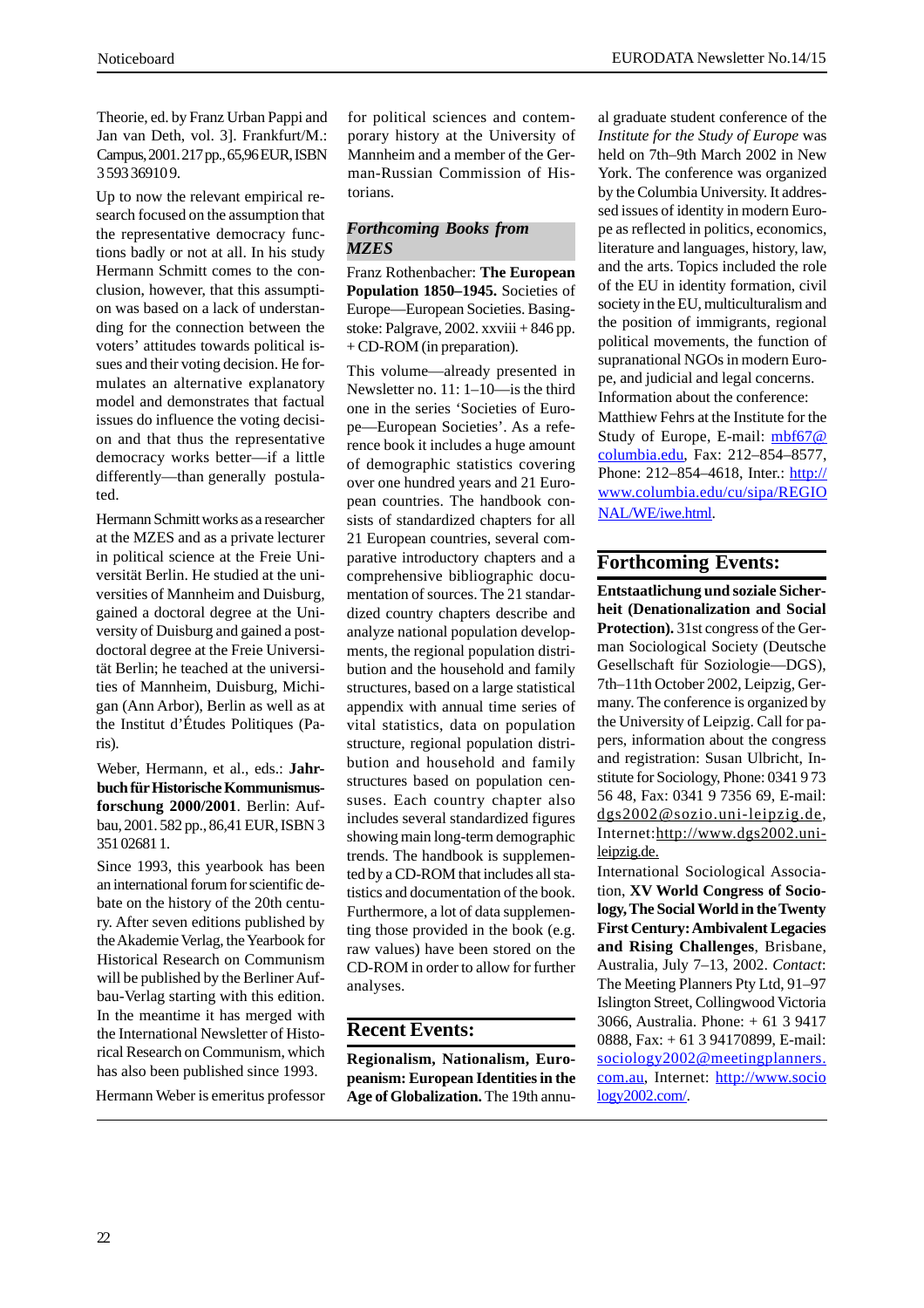.